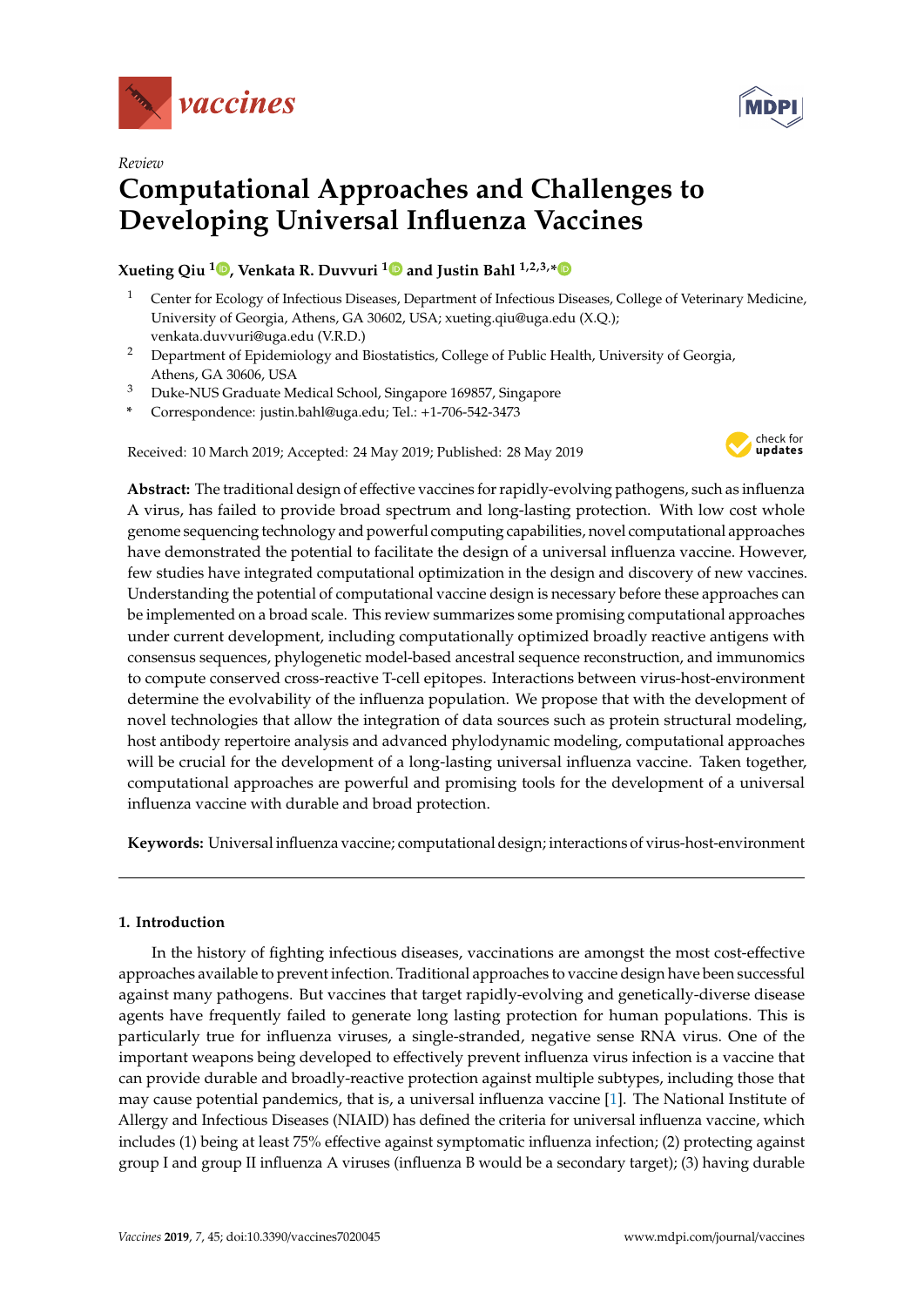protection that lasts at least 1 year and preferably through multiple seasons [\[1\]](#page-15-0). These are challenging but achievable goals to effectively develop a vaccine that can protect against the globally-disseminated virus.

Recent approaches to vaccine design have taken advantage of large-scale viral sequencing platforms, phylogenetic frameworks, protein structural modeling and systems biology to design novel broadly-reactive vaccine candidates, which have been used for influenza and other pathogens [\[2\]](#page-15-1). These new approaches have revealed insights of viral evolution, transmission dynamics and biological functions of proteins from mountains of genomic data and metadata [\[2–](#page-15-1)[5\]](#page-15-2). Novel approaches for rational design in the genomic era can aid in achieving goals of universal influenza vaccine design. However, it has found limited applications in the design and discovery of new vaccines, an area where proper integration of computational support and design is urgently needed [\[2](#page-15-1)[,6\]](#page-15-3).

In this review, we aim to briefly summarize the currently applied approaches of seasonal and universal influenza vaccine design and their disadvantages (part 2), gather information on new or potential computational approaches and challenges (part 3), and to propose necessary resources and efforts needed for computational approaches of universal influenza vaccine candidates (part 4). We will explore the important role of computational vaccine design to improve the identification of pathogen antigens and key components for designing and evaluating a universal vaccine design. Furthermore, we will discuss the potential of incorporating interactions of virus-host-environment to develop models that allow for precise prediction for viral evolution and vaccine candidates. This review provides a framework to integrate computational advances that could help in restructuring the existing seasonal influenza vaccine design and contribute to the development of universal influenza vaccine.

#### **2. Current Approach for Influenza Vaccine Design**

#### *2.1. Selection of Circulating Influenza Viruses for Seasonal Vaccine Design*

To prevent infections from circulating seasonal influenza viruses, the annually administered influenza virus vaccines contain H1N1 (phylogenetic group 1 hemagglutinin), H3N2 (phylogenetic group 2 hemagglutinin) and two influenza B virus components (Victoria-like and Yamagata-like) [\[7\]](#page-15-4). The vaccine candidates from natural influenza virus strains are recommended by the World Health Organization (WHO) based on the characterization and prediction of circulating strains likely to dominate in upcoming epidemic seasons. Twice a year, the expert panel from the WHO Collaborating Centers and essential laboratories and academies reviews the evidence of global surveillance, laboratory and clinical studies and evaluate the availability of vaccine strains to make recommendation on the components of influenza vaccine [\[8\]](#page-15-5). The evaluations are mainly based on viral antigenic and genetic characterization, which requires tremendous annual surveillance efforts and laboratory tests. After the selection of vaccine strains, it takes at least 6-8 months to produce sufficient global supplies of influenza vaccine via current vaccine production technologies with egg-based, cell-based or recombination-based vaccine [\[9,](#page-15-6)[10\]](#page-15-7). For a comprehensive review of traditional approaches for influenza vaccine selection, design, development and challenges refer to this review paper by Wong and Webby [\[11\]](#page-15-8).

Influenza vaccines selected from natural influenza virus strains predominantly elicit specific antibodies against the globular head domain of the surface protein hemagglutinin (HA) for each subtype or lineage, which is only effective to protect against closely-matched antigenic variants [\[7\]](#page-15-4). The HA, however, undergoes rapid antigenic drift that accumulates from point mutations under immune selection pressure in the major antigenic sites, allowing the virus to escape neutralizing antibody responses [\[12\]](#page-15-9), resulting in imprecise predictions of circulating strains. Despite significant efforts of continuous surveillance and vaccine strain updates, vaccine mismatches have occurred many times [\[13\]](#page-15-10). In addition to potential antigenic mismatch from selection procedure and delays in production, egg-adapted mutations accumulated during egg-based vaccine production can further exacerbate this issue, where the vaccine virus strain obtains relevant functional amino acid changes in the HA protein, resulting in low vaccine effectiveness [\[14](#page-15-11)[–17\]](#page-16-0). Studies investigating the impact of vaccine mismatch have reported broad ranging vaccine efficacy (10% to 60%) for these annual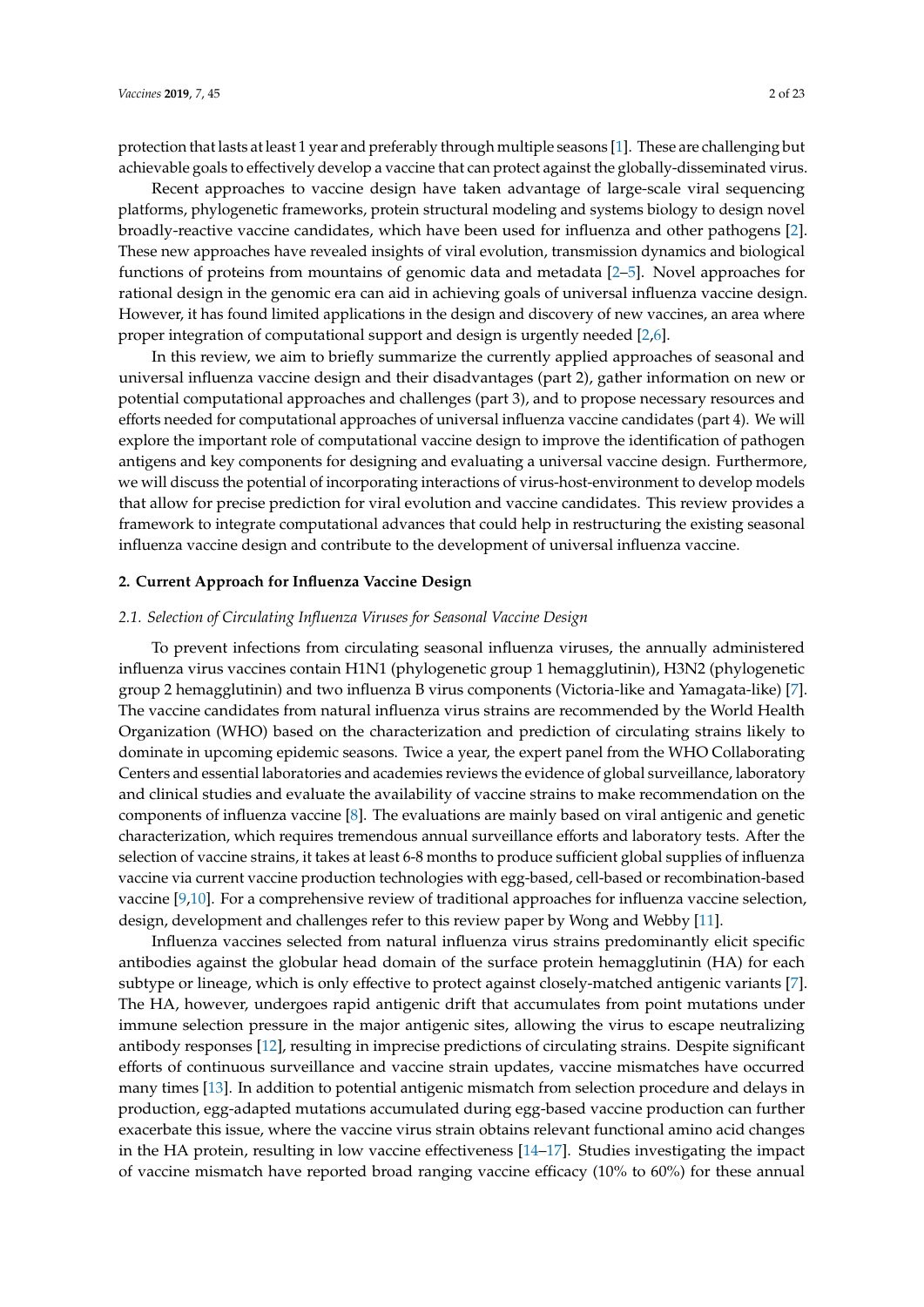vaccines, demonstrating severely low and unstable immune protection from influenza infection [\[18\]](#page-16-1). Predictive models of viral evolution to forecast dominant circulating influenza viral strains in the upcoming influenza seasons through the analysis of genetic and epidemiological data from influenza surveillance system have been developed to make quantitative predictions of viral evolution and aim to improve the selection of seasonal influenza vaccine candidates [\[10](#page-15-7)[,19\]](#page-16-2). This framework has demonstrated potential to integrate multiple data sources to improve influenza vaccine design.

## *2.2. Universal Influenza Vaccine Design*

Seasonal vaccines offer a little or no protection to emerging zoonotic influenza viruses with pandemic potential, as many species, especially wild aquatic birds, are recognized as the natural reservoir of all subtypes of influenza A viruses and have the potential to occur spillover and infect humans directly [\[20\]](#page-16-3). As with past pandemics, the surface glycoproteins, HA and neuraminidase (NA) are replaced through reassortments of zoonotic strains where the human population has no pre-existing immune protection and the vaccines in use are not cross-reactive with these new strains [\[21](#page-16-4)[–23\]](#page-16-5). Experimentally-identified, conserved and immunogenic M2 protein antigens [\[24\]](#page-16-6), and HA-stalk design [\[24–](#page-16-6)[26\]](#page-16-7) have the potential to elicit broadly protective antibodies against seasonal influenza strain. M2-based universal vaccine design focuses on the conserved antigens that have been experimentally identified on M2 protein. However, the low immunogenicity and epitope density by viral nature has been a fatal limit to make the cross-protection from M2 being effectively applied into vaccine design [\[24\]](#page-16-6). To solve this issue, many approaches have been developed to improve M2 immunogenicity, details of which can be found in this review by Zhang et al. [\[24\]](#page-16-6). Similar with M2-based design, HA-stalk design tries to elicit the conserved and cross-reactive protection from the membrane-proximal stalk domain [\[25\]](#page-16-8). While the stalk domain is conserved across multiple influenza subtypes, it is shielded by the immune-dominant head domain. To amplify the broad protection from stalk domain, truncated HA without head domain, concentrated short peptides from stalk domain or recombinant chimeric HA proteins have been employed [\[24–](#page-16-6)[26\]](#page-16-7). Despite the potential for both M2 and HA-stalk design vaccines to elicit broadly reactive immune response, a number of challenges remain (reviewed in [\[24\]](#page-16-6) and [\[27\]](#page-16-9)), including a limited understanding of the full repertoire of potential epitopes. More systematic computational approaches that go beyond circulating strain prediction and incorporate a full profile of antigens stimulating both humoral and cellular immune responses are needed for universal vaccine design [\[24](#page-16-6)[–26\]](#page-16-7). To overcome these challenges, computational approaches have been employed to rationally design promising vaccine candidates that can induce broadly (ideally universally) cross-protective and durable immunity for all seasonal and even emerging pre-pandemic strains [\[13,](#page-15-10)[28,](#page-16-10)[29\]](#page-16-11).

#### **3. Computational Design of Universal Influenza Vaccines**

#### *3.1. The Rationale of Computational Design Approaches*

Traditional approaches have failed to produce stable and protective vaccines for hypervariable and rapidly-evolving viral pathogens, including influenza viruses [\[30](#page-16-12)[,31\]](#page-16-13). The reasons for this failure include inherent uncertainty in pathogen evolution [\[32\]](#page-16-14). While global surveillance efforts and data sharing agreements have increased available information, vaccine design often ignores the underlying processes of the global influenza meta-population which generates diversity that allows the viral populations to escape vaccine-induced immune responses and anti-viral treatments. Furthermore, hemagglutination inhibition assay, central to vaccine strain selection, is a poor approximation for the average immune response that does not account for the heterogeneity of immune responses between hosts and pathogens, which cannot provide a full profile of pathogen immunogenic features [\[33\]](#page-16-15). The failure to synthesize information across the host-pathogen-environment, including ecological and epidemiological determinants of disease persistence and spread (Figure [1\)](#page-3-0) [\[2\]](#page-15-1), has resulted in major information gaps that can be addressed by existing computational approaches and a concerted effort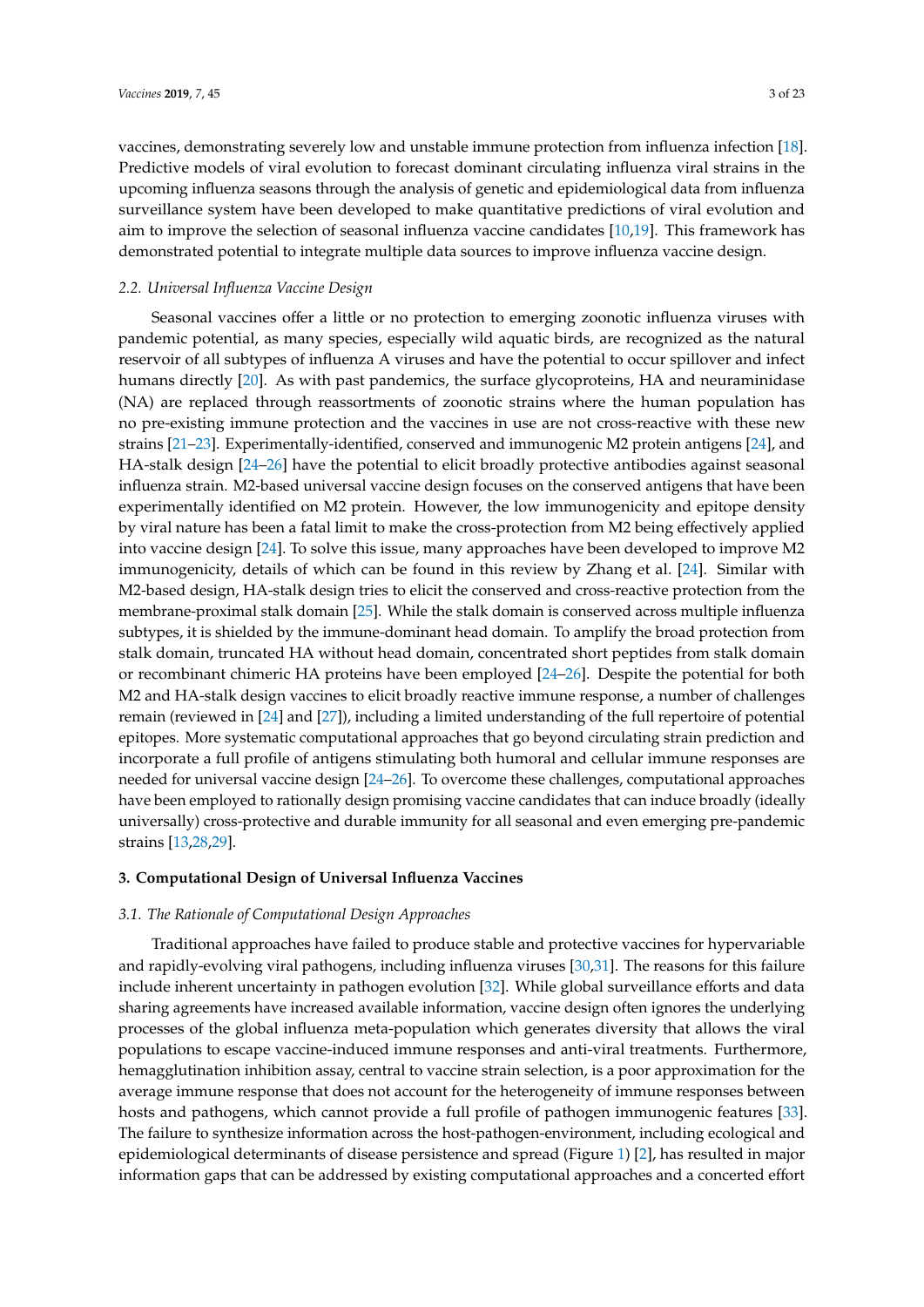to develop a unified framework. Individual immune response to a vaccine is an interplay of genetic, molecular and ecological factors from both host and pathogen populations on large tempo-spatial scales [\[2\]](#page-15-1). As a consequence, traditional design inefficiently captures few pathogen features based on a limited input that does not account for the high diversity of pathogen and high heterogeneity of host's immune responses  $[2,34]$  $[2,34]$ .

<span id="page-3-0"></span>

**Figure 1.** Framework of potential novel computational design. The summarized potential approaches **Figure 1.** Framework of potential novel computational design. The summarized potential approaches combine the epidemiologic triad of infectious diseases. From host perspective, data on host characteristics are modeled to understand the susceptibility and immune response to influenza viruses by studying the host immunogenetics, for example, the antibody repertoire analysis or the human leukocyte antigen (HLA) structure analysis. From virus perspective, phylogenetic modeling is to understand the evolutionary history and patterns of viral genetic and phenotypic characteristics. developing phylodynamic modeling, generalized linear model (GLM), and other more advanced by the advanced function of the more advanced linear model (GLM), and other more model (SEN), are critical to identify included and the color control of the color advanced models are critical to identify important epidemiological and ecological determinants that affect viral evolution and host immunity to influenza virus. In order to generate critical components for vaccine design and accurately predict viral evolvability, all three perspectives are combined to form a machine learning pipeline to incorporate information and learn from these data and models. Evidence from experimental tests on these components can be used into machine learning pipeline to improve outputs. Many iterations are needed with input of more information. The ultimate goal is to generate high-quality information and broad-reactive components for a universal vaccine of influenza viruses.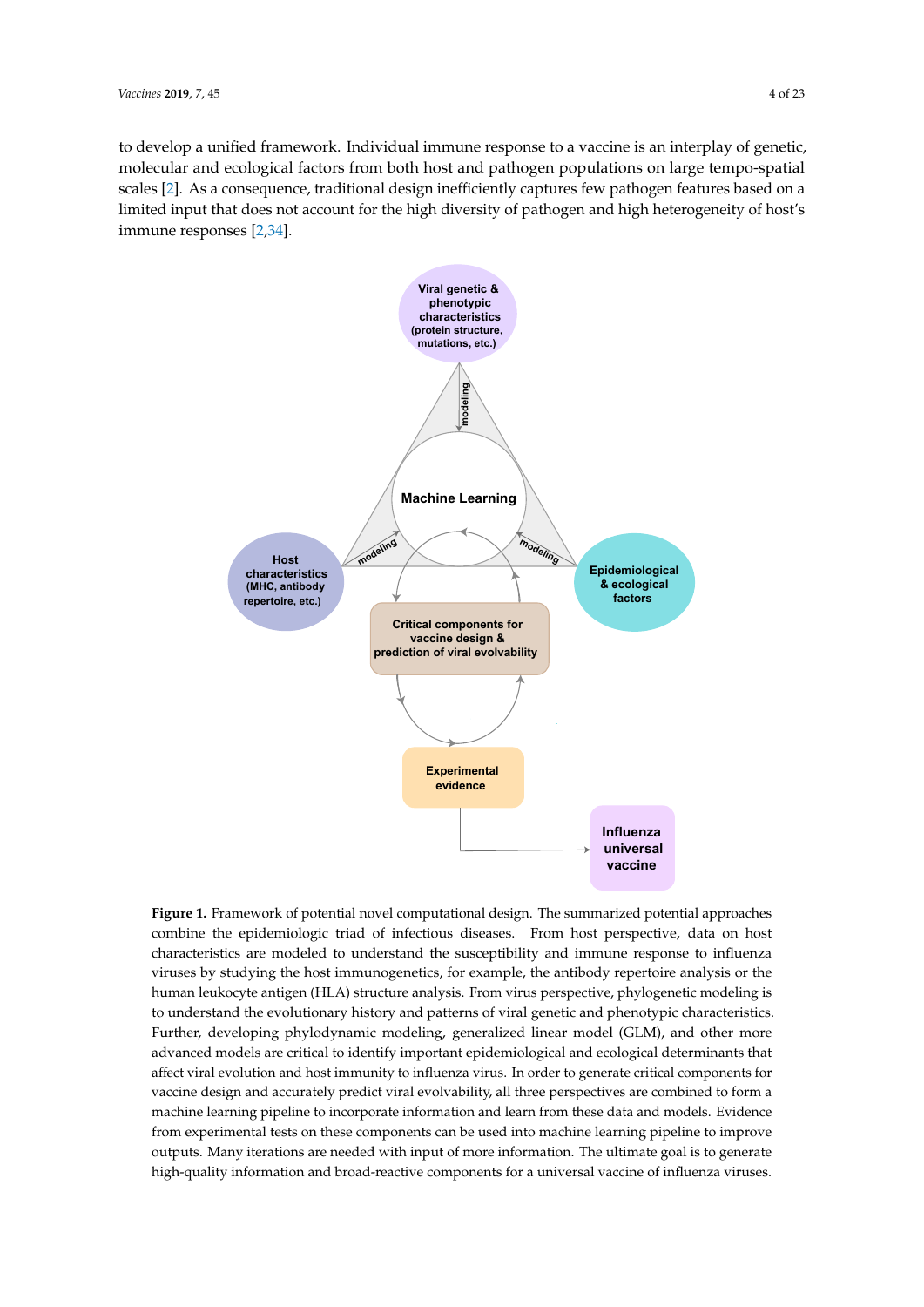Fortunately, the growth of databases containing genome sequences sampled throughout global epidemics [\[35–](#page-16-17)[37\]](#page-17-0), increased computational power and theoretical algorithms allow complex data sources to be integrated into a unified framework allowing for a more complete understanding of pathogen and host features. Huge amount of data generated by the high-throughput technologies are currently available with more data regularly being made available. Computational approaches with advance data integration and quantitative empirical analyses fit the needs of universal vaccine design for highly diverse influenza virus in several promising aspects [\[38](#page-17-1)[,39\]](#page-17-2): (1) being able to model and analyze all available viral genomic data over a large tempo-spatial scale and shift from HA only design to cover more antigens on multiple viral proteins; (2) rapidly and cost-effectively screening antigens and epitopes in the early phase of vaccine candidate discovery; (3) capability of incorporating protein functional structure and antibody repertoire analysis via structural biology; (4) machine learning to incorporate viral, ecological, epidemiological and host immunological data to make precise assessment and prediction.

Computational approaches to identify candidates for universal influenza vaccine design have been used with a variety of novel vaccine production strategies in development. These approaches mainly focus on the 'unnatural immunity' [\[40\]](#page-17-3) induced by more conserved or less immune-dominant domains in the surface proteins, internal proteins or both, to tackle with the high degree of variability in influenza viruses by boosting the immunity from the conserved or less evolvable proteins of the viruses. Current rational vaccine design uses comparative genomic methods to identify these conserved regions. These inferential methods include naïve approaches where conserved regions are identified from multiple sequence alignment comparison [\[27,](#page-16-9)[28,](#page-16-10)[41](#page-17-4)[–43\]](#page-17-5), phylogenetic approaches where common ancestry is estimated [\[44\]](#page-17-6) and peptide engineering based on 3-D protein structure and immunomics. Figure [2](#page-6-0) has summarized these current computational approaches. Table [1](#page-5-0) has highlighted the advantages, disadvantages and examples of these approaches.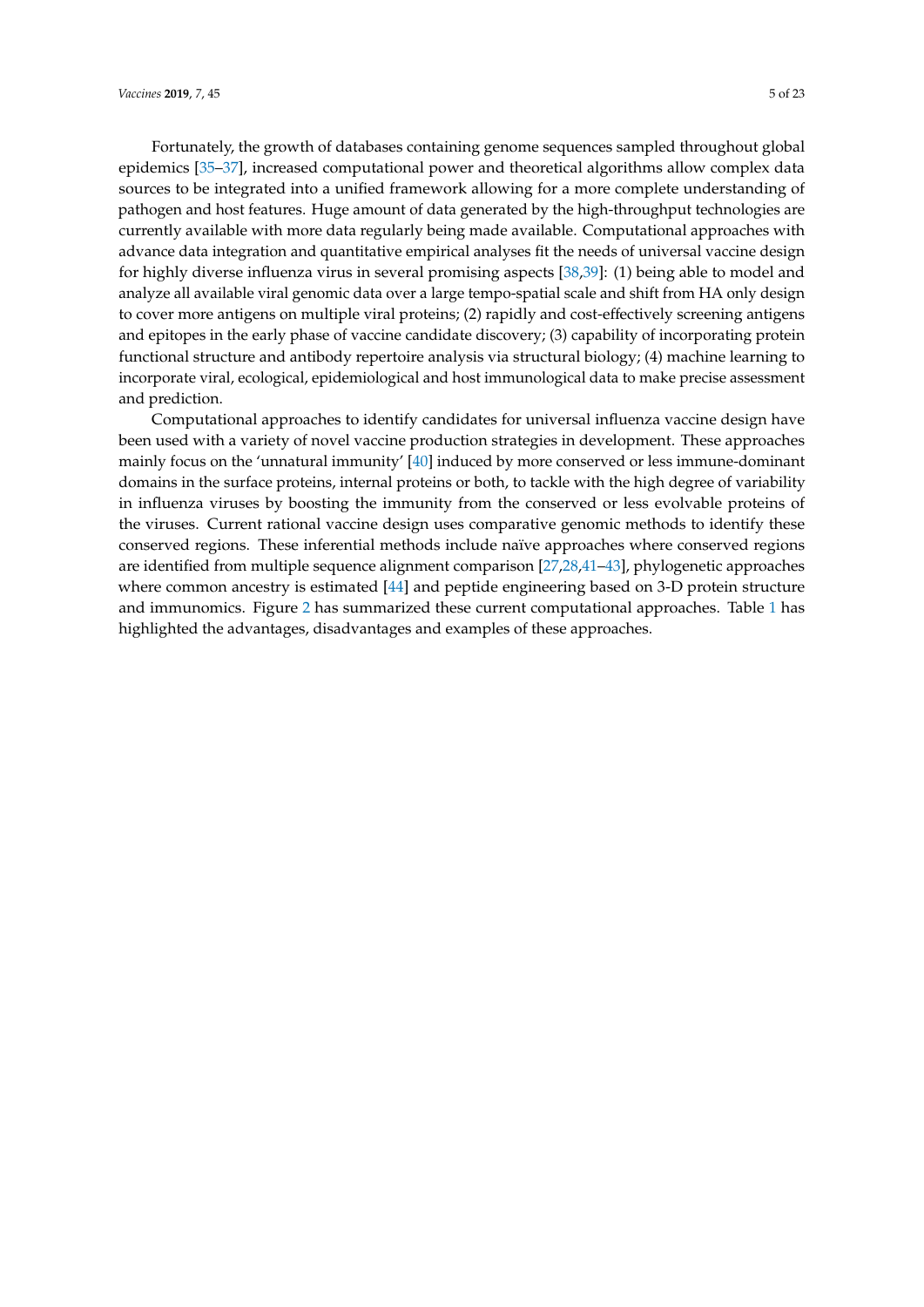<span id="page-5-0"></span>

| Approach                              | <b>Conceptual Design</b> | Evidence-Level          | Advantages                                                                                                                                                                                                                                                                                                                                                                                               | <b>Disadvantages</b>                                                                                                                                                            | Examples                                                                                             |
|---------------------------------------|--------------------------|-------------------------|----------------------------------------------------------------------------------------------------------------------------------------------------------------------------------------------------------------------------------------------------------------------------------------------------------------------------------------------------------------------------------------------------------|---------------------------------------------------------------------------------------------------------------------------------------------------------------------------------|------------------------------------------------------------------------------------------------------|
| Consensus-based<br>optimized approach | Figure 2A                | Pre-clinical            | (1) Efficiently generate a potentially full profile of conserved<br>immunogenicity in viral genome;<br>(2) Induce broad HA inhibition antibody titers that are<br>cross-reactive with diverse strains within the same subtype;<br>(3) Neutralize the receptor binding sites to prevent influenza<br>disease with a clear path towards clinical proof of correlation<br>for protective efficacy in humans | (1) Biased viral samples may not generate consensus<br>sequences that represent full profile of conserved<br>immunogenicity;<br>(2) Large efforts on surveillance data required | Pre-clinical tests on H1,<br>H <sub>3</sub> and H <sub>5</sub> H <sub>A</sub><br>$[28, 41 - 43, 45]$ |
| Ancestral sequence<br>reconstruction  | Figure 2B                | Pre-clinical            | (1) Induce broad cross-reactive protection within highly diverse<br>influenza subtype<br>(2) Account for sampling bias and the variability of substitution<br>rates among sites;<br>(3) Potentially avoid the detrimental effects of antigenic drift<br>with ancestral sequences;<br>(4) Incorporate protein functional and structural domains                                                           | (1) More sophisticated and advanced models to<br>incorporate protein domains are still under<br>development;<br>(2) Experimental data on protein function is needed             | Pre-clinical tests on<br>ancestral sequence of<br>H5N1 HA and NA [44]                                |
| Immunomics                            | Figure 2C                | Pre-clinical & Clinical | (1) Account for the heterogeneity of the major<br>histocompatibility complex (MHC) in host;<br>(2) Protections and viral clearance from T-cell response has<br>been distinctively tested                                                                                                                                                                                                                 | (1) Indirect estimation on epitope affinity to MHC;<br>(2) To keep conformational epitopes to be function<br>when designed into vaccine can be challenge                        | $FP-01.1$<br>$Flu-v$<br>Multimeric-001<br>See Table 2 for details                                    |

# **Table 1.** Summary and examples of computational influenza universal vaccine design.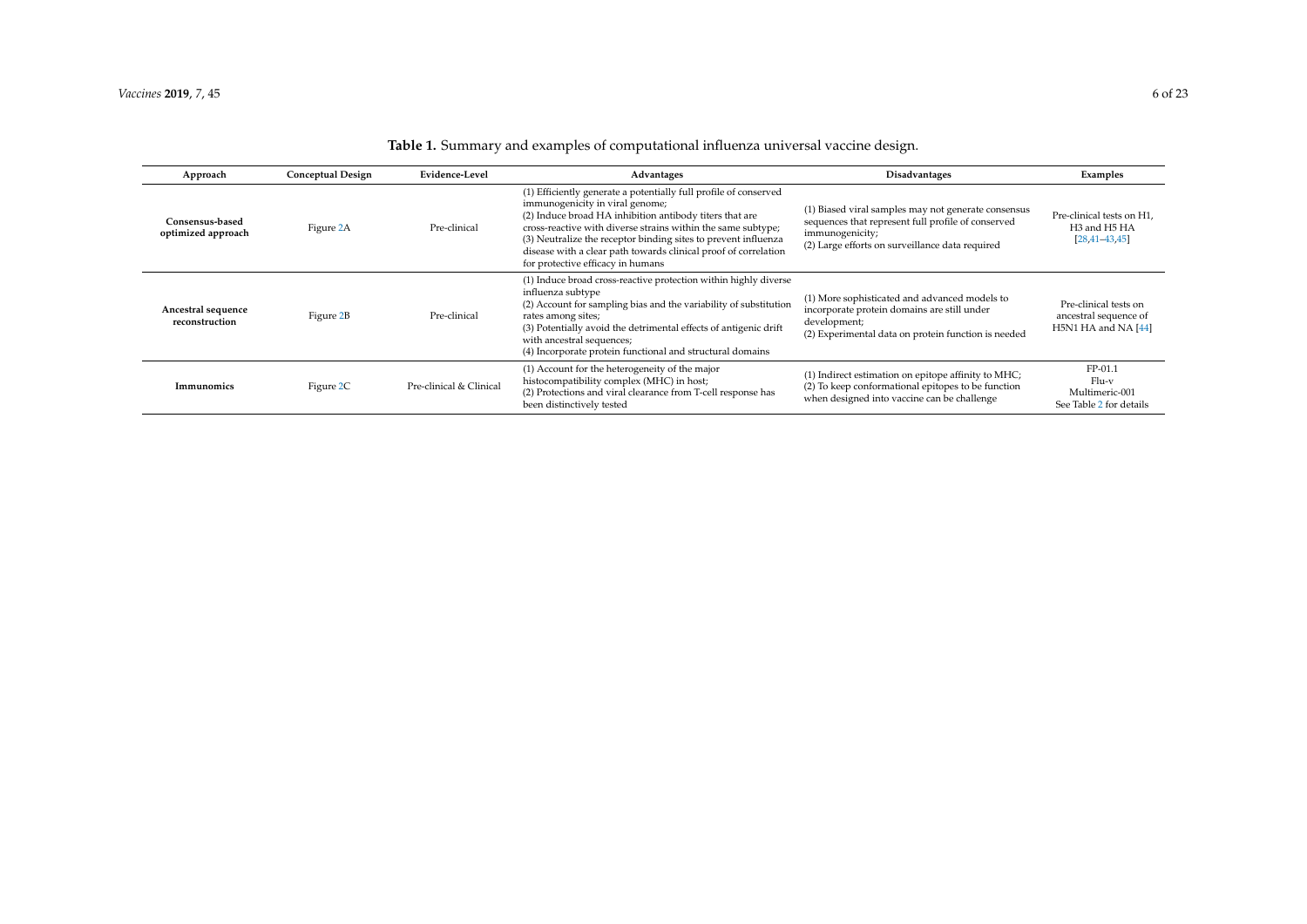<span id="page-6-1"></span><span id="page-6-0"></span>

Figure 2. **A**  $\frac{1}{2}$  Model-free  $\frac{1}{2}$   $\frac{1}{2}$  Framework for computational vaccine design. (**A**) Model-free most common residue at generated by aligning and comparing multiple sequences and selecting the most commo each position. It may go through several steps until the generation of a final consensus. (**B**) Model-based ancestral sequence reconstruction approach. Maximum likelihood and Bayesian approaches are the most commonly used statistical phylogenetic methods to reconstruct ancestral sequence at the ancestral node (shown as black dot on the tree) [ $46-48$ ]. Evolutionary models that incorporate protein structural domains can be used to separately estimate the evolutionary history on each functional partition as the HA head and stalk domains. Based on the evolutionary relationship among different subtypes of influenza A virus, common ancestral sequences of head and stalk domains can be generated within influenza A virus Group 1 (H1, H2, H5, H6, H7, H8, H9, H11, H12, H13, H16, H17, and H18) and within Group 2 (H3, H4, H7, H10, H14, and H15), respectively. (C) Immunomics approach. The T-cell epitope prediction tools can be used to identify the potential CD4+ T-cell and CD8+ T-cell epitopes from the pathogen proteome or protein(s) based on the high binding affinity between epitope-Major Histocompatibility Complex (MHC) complex. Some epitopes will be presented by the MHC-I on the surface of infected cells or by MHC-II on the surface of antigen presenting cells (APC) to the host CD8+ or CD4+ T-cells, respectively. These processes elicit the cellular and/or humoral immunity. The predicted T-cell epitopes that are evolutionarily conserved and common across or within subtypes will be constructed into peptides or proteins. All outputs from these three approaches, like epitopes, peptides, proteins or virus-like particles (VLPs), will be tested at in-vitro and/or in-vivo models to evaluate their immunogenicity. The proposed concept as shown is based on HA gene sequences, but these approaches should be used for all the gene segments of influenza viruses to generate a full profile of viral immunogenicity. **Figure 2.** Framework for computational influenza universal vaccine design. (**A**) Model-free consensus-based optimized approach. Consensus sequences from previously defined clusters are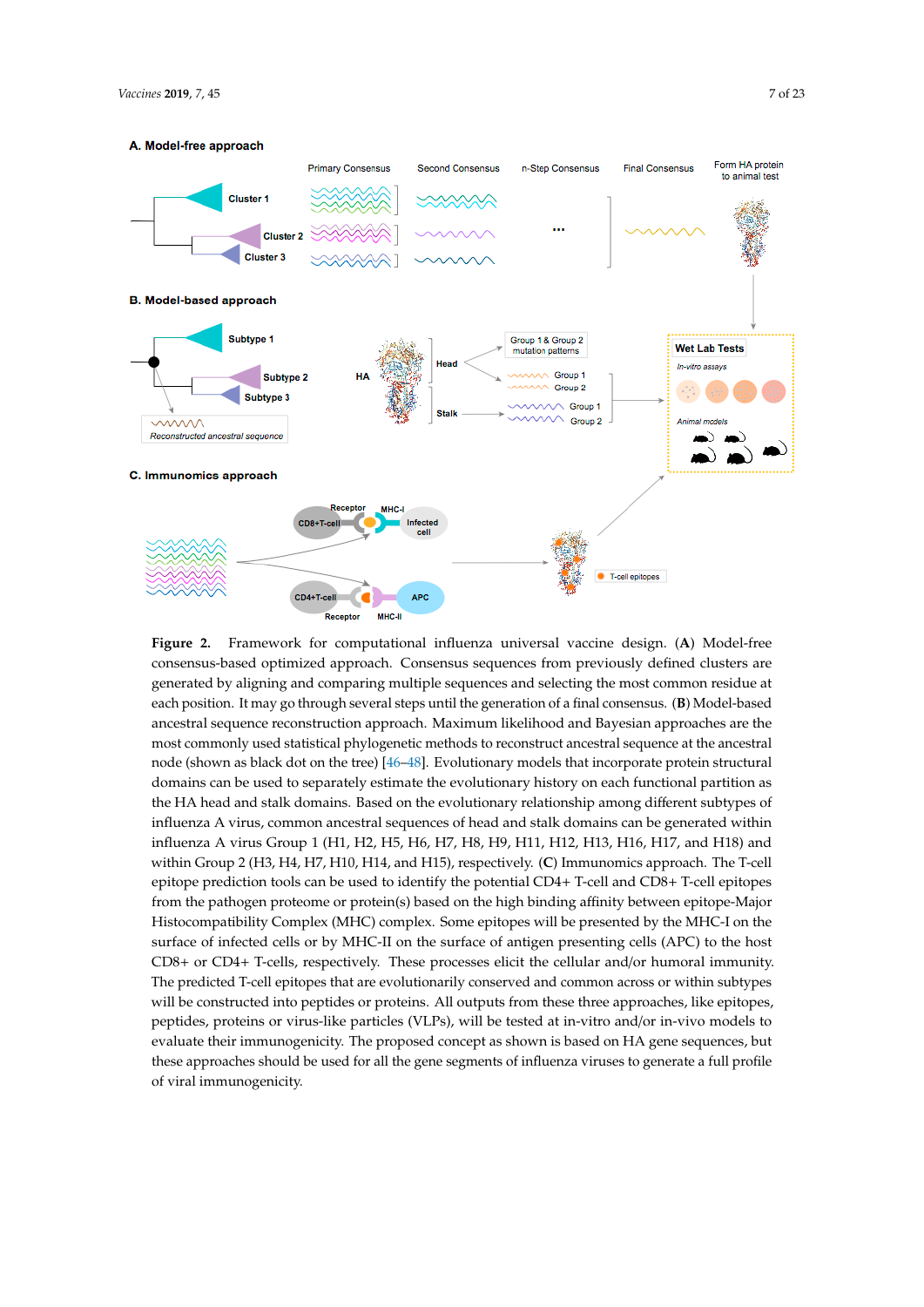#### *3.2. The Host*

## 3.2.1. Immunoinformatics to Immunomics

The field of immunoinformatics or computational immunology received major attention in 2000's from the research and governmental funding agencies [\[49,](#page-17-13)[50\]](#page-17-14). Immunoinformatics research mainly focuses on study and design of high-throughput in-silico approaches to explore the immune system at genome level (Figure [2\)](#page-6-0) [\[51\]](#page-17-15). These technological developments coupled with pathogen genomes have tremendously contributed to the selection process of optimal vaccine antigens by lessening the time and cost involved in the conventional methodologies that involve pathogen cultivation and protein extractions. This methodology of analyzing pathogen genome to identify potential vaccine antigens is called "reverse vaccinology" [\[52,](#page-17-16)[53\]](#page-17-17).

The study of immunomes coined as a new discipline "immunomics", where the 'immunome' is quoted as "the detailed map of immune reactions of a given host interacting with a foreign antigen" [\[50\]](#page-17-14). Immunomics tools such as B-cell epitope and T-cell epitope mapping methods mimic the diverse molecular pathways of adaptive immune system that accounts for humoral immunity (B-cells) and cellular immunity (CD4+ T-cells and CD8+ T-cells) to predict potential epitopes or immunomes from the pathogen proteomes [\[51,](#page-17-15)[54\]](#page-17-18). B-cell epitopes are surface exposed clusters of amino acids, which can be categorized as linear (a stretch of amino acids) and conformational (discontinuous) epitopes recognized by B-cell receptors (BCR) [\[55\]](#page-17-19); while T-cell epitopes are only linear, and T-cells receptors (TCR) can recognize epitopes when they are bound to the major histocompatibility complex (MHC) molecules. Two distinct subsets, CD4+ T-cells (helper T cells) and CD8+ T-cells (cytotoxic T cells) recognize epitopes when they bind with MHC class II and MHC class I, respectively [\[56\]](#page-17-20). MHC genes are highly polymorphic across different ethnicities that determines the fate of an epitope presentation to T-cells [\[56\]](#page-17-20).

Immunomics can aid in identifying optimal B-cell and T-cell epitopes directly from the pathogen proteomes, while the literature suggested that T-cell predictions are more advanced and reliable than that of B-cell epitope predictions [\[57,](#page-17-21)[58\]](#page-17-22). A workshop on the B-cell epitope prediction tools reported that the prediction performance of B-cell tools is still far from reality due to a lack of high-quality experimental datasets [\[57\]](#page-17-21). Detailed description on the existing epitope mapping tools, and challenges have been discussed in the cited review articles [\[55](#page-17-19)[,58–](#page-17-22)[62\]](#page-18-0). Key limitations include: (1) the availability of experimental datasets essential in training and developing any epitope prediction tool; (2) selection of epitope prediction tools may also introduce discrepancy in the identification of potential T-cell epitopes due to methodological differences. T-cell epitope prediction tools that include sequence- and structure-based methods are reviewed in Patronov et al. [\[56\]](#page-17-20) and Luo et al. [\[63\]](#page-18-1)); (3) the availability of high-quality datasets on the binding affinity of epitope-MHC, which directs the development and success of T-cell epitope prediction tools. A prediction of strong binding affinity suggests that an epitope will be presented to T-cells. But this requires an experimental assessment; and (4) The population coverage of an epitope is related to MHC polymorphism that exists in humans. The efficacy of epitope-based vaccine(s) can be limited due to variability of MHC alleles among different ethnicities. This may reduce the maximum population coverage of epitope-based vaccine leading to the failure of the vaccine to elicit T-cell immune responses. The current tools, IEDB population coverage [\[64\]](#page-18-2) and EPISOPT [\[65\]](#page-18-3), that are used to predict the population coverage are based on the limited experimental HLA frequency data from world-wide MHC allele frequency database (http://[www.allelefrequencies.net](http://www.allelefrequencies.net/)/).

T-cell immunity plays a critical role in viral clearance thereby reduction in disease severity. Particularly, memory CD4+ T-cells can provide substantial protection against influenza infection through direct effector mechanisms as well as indirect regulatory and helper functions [\[66–](#page-18-4)[68\]](#page-18-5). In the absence of neutralizing antibodies, the cross-reactive T-cell immune responses towards the well-conserved T-cell epitopes may play a significant role in promoting clearance of virus and reducing disease severity [\[69–](#page-18-6)[71\]](#page-18-7). This phenomenon was well documented during the 2009 pandemic H1N1,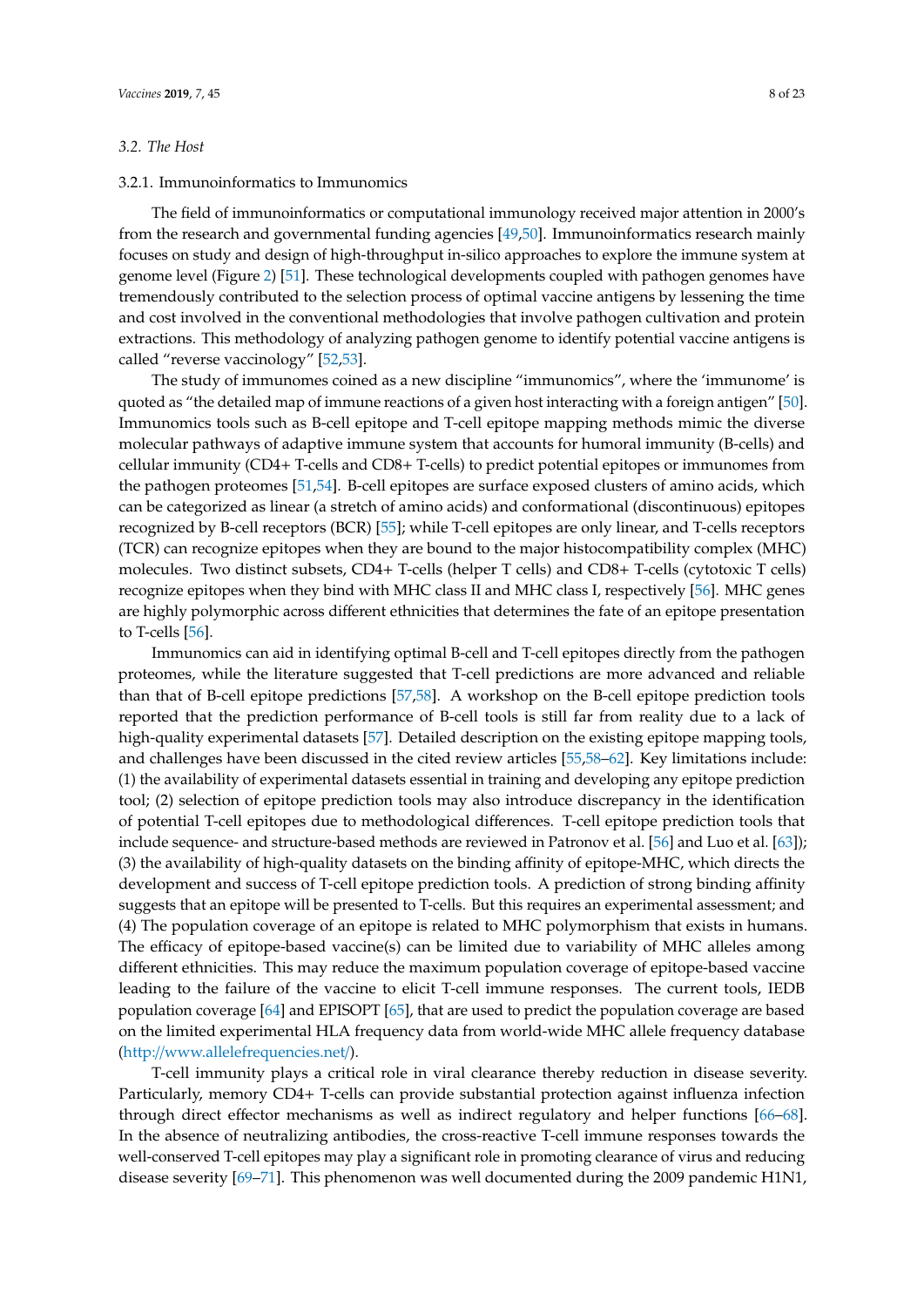as its unanticipated milder disease severity was largely attributed to the preexisting cross-reactive T-cell immune responses towards the evolutionarily conserved T-cell epitopes between seasonal H1N1 and 2009 H1N1 strains [\[72–](#page-18-8)[78\]](#page-18-9). Taken together, these studies suggest that an epitope-based universal influenza vaccine can be developed by selecting the well-conserved and immunodominant epitopes across influenza subtypes using the immunomics approach.

A major challenge in the design of epitope-based vaccines is to focus immune response onto multiple well-conserved epitopes in order to elicit broad protective/neutralizing immune responses. Epitope grafting or scaffolding, has been proposed as a solution for epitope-based vaccine design. In this method, minimal epitopes that are highly conserved in pathogen are grafted onto an appropriate heterologous-protein scaffold. Approaches for scaffold selection and design include single algorithm-based tools like MAMMOTH or meta-servers like TM-align and consensus-based designs [\[30\]](#page-16-12). Three main criteria have been proposed for the selection of scaffold that include size, where smaller-sized scaffolds help to focus immune responses to grafted epitopes while preventing unwanted responses to scaffold. Second criterion is the flexibility of scaffold with a possible positive correlation between flexibility and immunogenicity. The third criterion is the structural environment of the graft. A well-defined structural boundary between protein scaffold and epitopes enhances the specificity of immune responses [\[30\]](#page-16-12).

# 3.2.2. Advanced Universal Influenza Vaccines in Clinical Development

There are currently three promising epitope-based universal influenza vaccines, FP-01.1, Flu-v and Multimeric-001 (M-001) are at different stages of clinical trials (Table [2\)](#page-9-1). Each vaccine is briefly described below.

FP-01.1 vaccine (also called as Flunisyn™), comprises six different synthetic peptides (length: 35 amino acids) each conjugated to the fluorocarbon moiety C8F17(CH2)2-COOH. These epitopes were derived from the nucleoprotein (NP), matrix protein (M), and polymerase basic proteins (PB1 and PB2) and have high level conservancy across H1-H9 influenza A subtypes with wider population coverage. The phase I clinical trial [\[79\]](#page-18-10) results observed that vaccine has acceptable safety and tolerable profiles and generate robust CD4+ and CD8+ T-cellular immunity [\[80\]](#page-19-0).

Flu-v vaccine contains multiple highly conserved T cell epitopes derived from NP, matrix proteins (M1 and M2) from influenza A and NP from influenza B viruses and are conserved across most influenza viruses with high population coverage [\[81](#page-19-1)[,82\]](#page-19-2). The phase II clinical trials with adjuvant+Flu-v triggered the T-cellular responses and also induced antibody response [\[83\]](#page-19-3).

Multimeric-001 (M-001), a universal influenza epitope-based vaccine, is currently at the pivotal phase III clinical trial to assess the safety and clinical efficacy as a standalone universal flu vaccine in participants with age of older than 50 for a two-year follow-up [\[84\]](#page-19-4). M-001 comprised with a single recombinant protein that contains nine linear, conserved and common epitopes from NP, M1, and HA of influenza A and B viruses to activate both humoral and cellular immune system to provide multi-strain protection from the seasonal and pandemic influenza viruses [\[85\]](#page-19-5). The predicted population coverage of these selected epitopes is greater than 90%. The epitopes from the HA1 region which is hypervariable were not included in the M-001. At phase II clinical trial in 120 participants aged 65 years and older, M-001 was first administered to the study participants and three weeks later they were immunized with 2011-2012 seasonal trivalent inactivated vaccine. Results reported that M-001 alone elicited cellular responses and enhanced HA inhibition seroconversion to 2011/12 vaccine strains, and even to certain former vaccine strains [\[86\]](#page-19-6).

The positive note on the epitope-based universal vaccine efficacy in eliciting the robust immune responses at clinical trials underpins the immunomics in advancing the current vaccine development approaches to prevent infections from remerging or emerging highly evolving influenza viruses.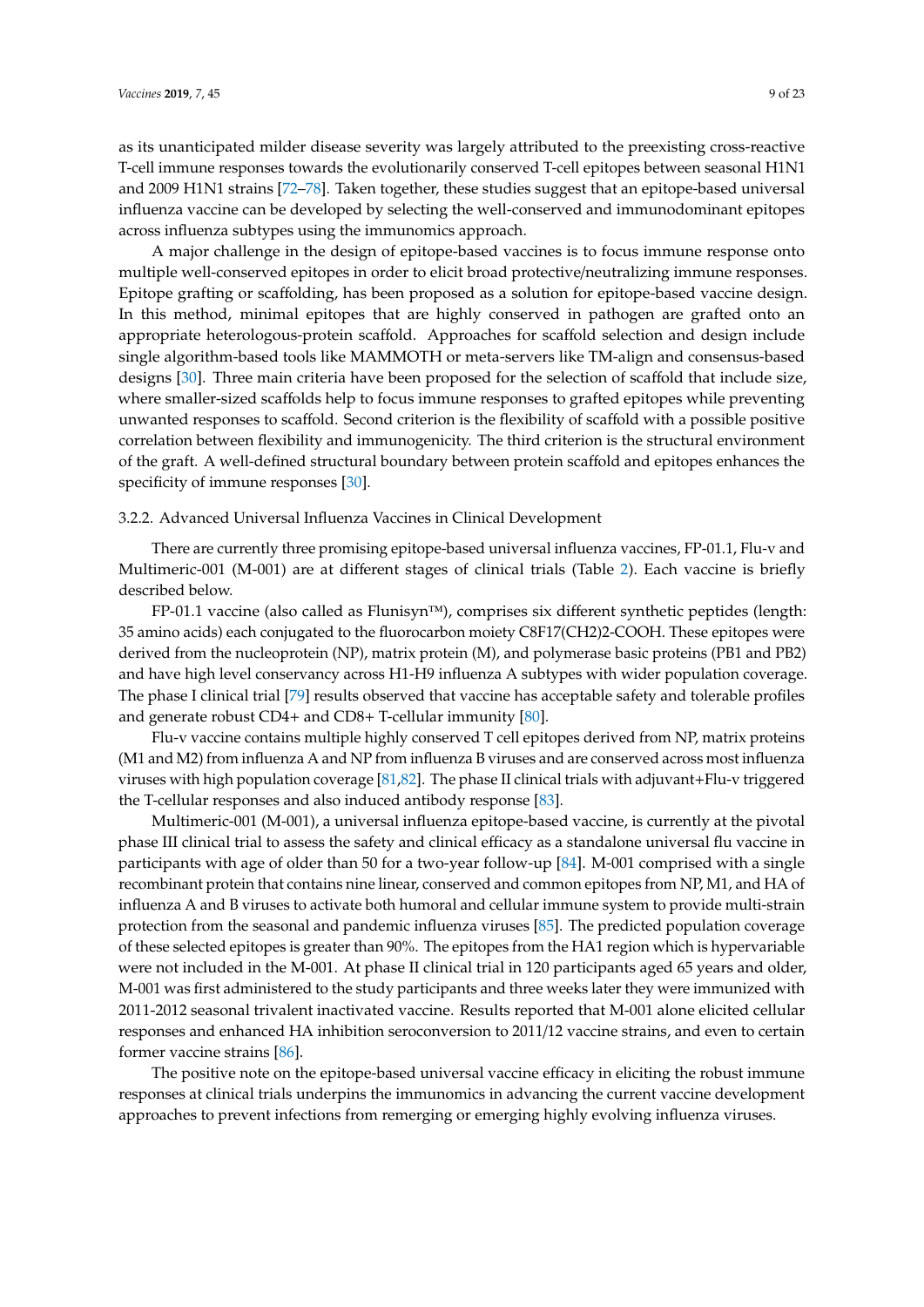<span id="page-9-1"></span><span id="page-9-0"></span>

| Vaccine                     | Company                                       | Projects                                                                        | <b>Clinical Phase</b>               |           |         | <b>Clinical Trial</b>                                                     | Reference                                       |
|-----------------------------|-----------------------------------------------|---------------------------------------------------------------------------------|-------------------------------------|-----------|---------|---------------------------------------------------------------------------|-------------------------------------------------|
|                             |                                               |                                                                                 |                                     | П         | Ш       | Registration#                                                             |                                                 |
| FP-01.1                     | Immune Targeting Systems<br>Ltd., London, UK. | $FP-01.1$<br>FP-01.1-Adjuvant<br>$FP-01.1 +$ seasonal TIV + $FP-01.1$ -Adjuvant | completed<br>completed<br>completed | completed |         | NCT01265914.<br>NCT01677676,<br>NCT02071329<br>NCT01677676<br>NCT01701752 | Francis 2015 [80]<br>unpublished<br>unpublished |
| $Flu-v$                     | PepTcell Limited                              | $Flu-v$<br>adjuvanted Flu-v                                                     | completed                           | completed |         | NCT01226758,<br>NCT01181336<br>NCT03180801,                               | Pleguezuelos 2015 [82]<br>van Doorn 2017 [83]   |
|                             |                                               |                                                                                 |                                     |           |         | NCT02962908                                                               |                                                 |
| Multimeric-001<br>$(M-001)$ | BiondVax Pharmaceuticals Ltd                  | $M-001$                                                                         | completed                           | completed |         | NCT01146119,<br>NCT01010737<br>NCT03058692,                               | Atsmon 2014 [86]                                |
|                             |                                               | M-001 (prime) + seasonal TIV vaccine (boost)                                    | completed                           | completed |         | NCT01419925,<br>NCT02293317                                               | Atsmon 2014 [86]                                |
|                             |                                               | $M$ -001 (prime) + H5N1 vaccine (boost)<br>M-001 as standalone vaccine          | completed                           | completed | ongoing | NCT02691130<br>NCT03450915                                                | unpublished<br>unpublished                      |

# **Table 2.** Promising epitope-based universal influenza vaccines at clinical trials.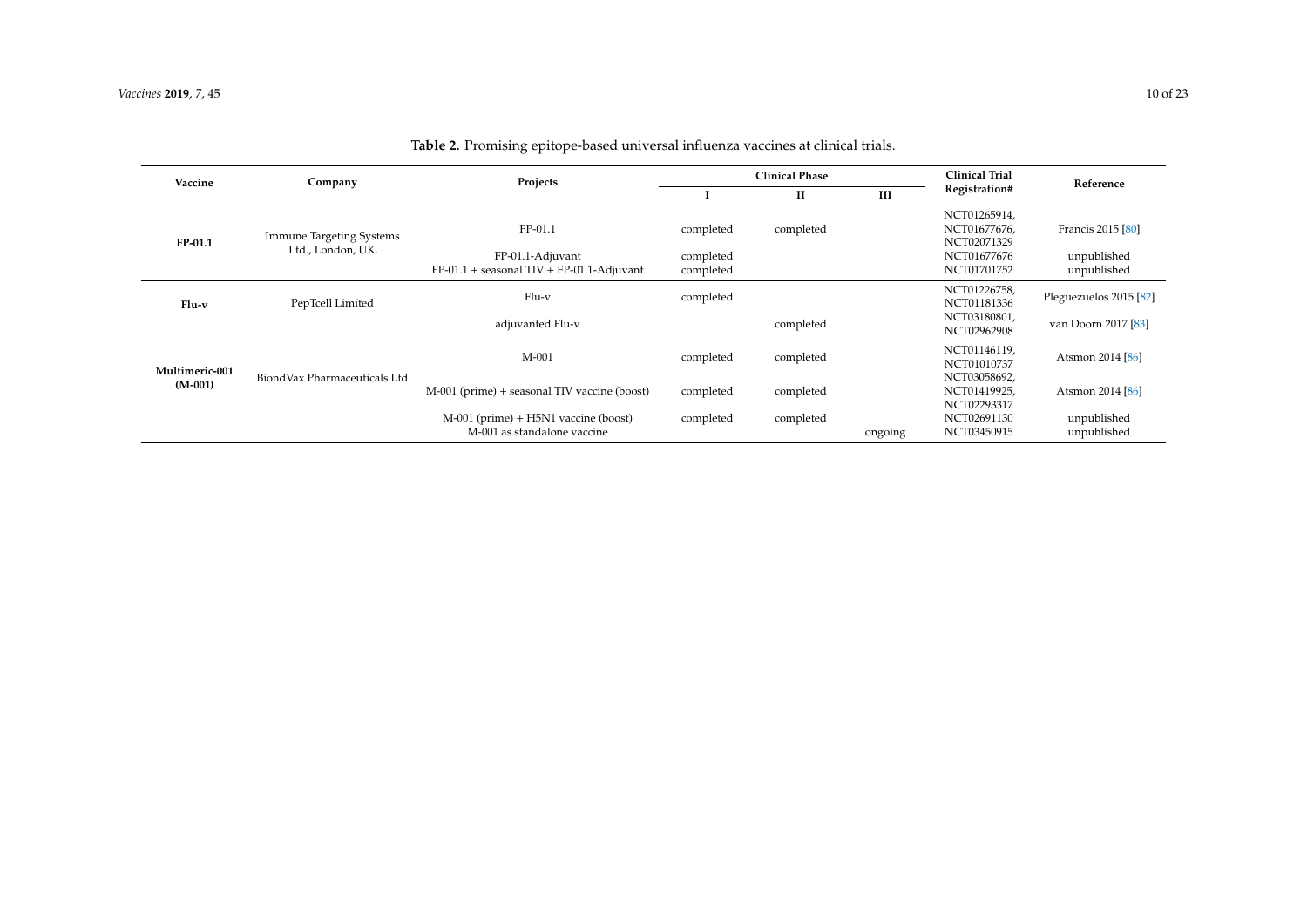#### 3.2.3. Computational Approaches that Incorporate Host Immunological Factors

Antibody repertoire analysis can be used to directly incorporate host immune response for vaccine design. It combines sequence analysis with structural modeling and machine learning to predict and analyze all the antibody affinity and specificities that can be produced by an individual, which can be a valuable tool for quantitative evaluation of vaccine-induced immune responses [\[30\]](#page-16-12). Though it is currently used to characterize broadly neutralizing antibody (bnAb) lineages, with the development of next-generation sequencing (NGS) technologies and systems biology, the analysis of antibody repertoire encoded by B cells in the blood or lymphoid organs can be used to understand humoral immune responses and to identify antibodies specific for antigens of interest in animal models and human vaccine trials [\[30,](#page-16-12)[87](#page-19-11)[–89\]](#page-19-12). The antibody NGS can have impact on the rational vaccine design by decoding the human immune responses and delineating B and T cell antigen receptors [\[90](#page-19-13)[,91\]](#page-19-14). This approach has been well developed in HIV-1 to identify hypervariants and evolution on neutralization and binding to bnAbs [\[92,](#page-19-15)[93\]](#page-19-16) and explore the antibody lineage via phylogenetic modeling [\[89,](#page-19-12)[94\]](#page-19-17). These technologies and bioinformatics tools can be applied to influenza virus vaccine design with creating library of antibody repertoire by NGS. The library then can be used in computational approaches to quantitatively measure the immune responses and further to predict the effects of vaccine candidates without completely relying on costly animal tests.

The main limitation with this approach is that linear sequence may not accurately predict the conformational variations when these antigens are put back in a complete protein context [\[95\]](#page-19-18). When the conformational structure of the epitope is not accurate, the corresponding immune response cannot be precisely computed [\[96\]](#page-19-19). To solve this issue, some high-performance bioinformatics tools such as molecular dynamics simulations can be used to predict the 3-D structure and stability of proteins or peptides [\[97](#page-19-20)[,98\]](#page-19-21). Furthermore, in the previous section, the successful maintenance of the conformational epitope in these clinical tested vaccines has provided positive evidence for epitope-based universal vaccine design. Taken together, with this antibody repertoire analysis tool, the computational estimation of immune stimulation of these predicted viral antigens in hosts could be more accurate.

#### *3.3. The Pathogen*

## 3.3.1. Model-free Consensus-Based Optimized Approach

Consensus sequences are usually generated by aligning and comparing multiple sequences and selecting the most common residue at each position (Figure [2A](#page-6-0)). These sequences are expected to effectively capture a profile of conserved genetic and epitope information which can induce cross-reactive cellular immune responses [\[99\]](#page-20-0). The outcome of this approach is a sequence alignment with conserved antigens that can be expressed on virus-like particle (VLP), which are similar to intact virions but not pathogenic [\[41](#page-17-4)[,100\]](#page-20-1). Influenza VLP vaccines have advantages that a live virus is not used at any step during vaccine production [\[101\]](#page-20-2) and they can maintain conformational epitopes by presenting surface antigens in their original structures. Consensus-based studies [\[29,](#page-16-11)[99,](#page-20-0)[101\]](#page-20-2) have generated consensus sequences for NA protein of H1N1 and several influenza proteins of H5N1, including HA, NA and matrix protein M1, which have elicited broadly-reactive immune response. However, the nature of consensus-based antigen design determines that it is highly influenced by the input sequences and thus subject to sampling bias [\[102\]](#page-20-3). For example, H5N1 isolates were sampled in different geographical locations and from different hosts, including human and avian. If samples from one location or one host are overrepresented in the sequences used to generate consensus, then it can bias the output consensus sequence, which may not accurately represent the full conserved genetic profile of the whole H5N1 population. To overcome issues from sampling bias, an iterative optimization strategy has been implemented in an approach known as computationally optimized broadly reactive antigens (COBRA) [\[41\]](#page-17-4).

The critical step in designing COBRAs is to use multiple rounds of consensus generation. Within each phylogenetic subclade of the influenza virus subtype, the primary consensus with the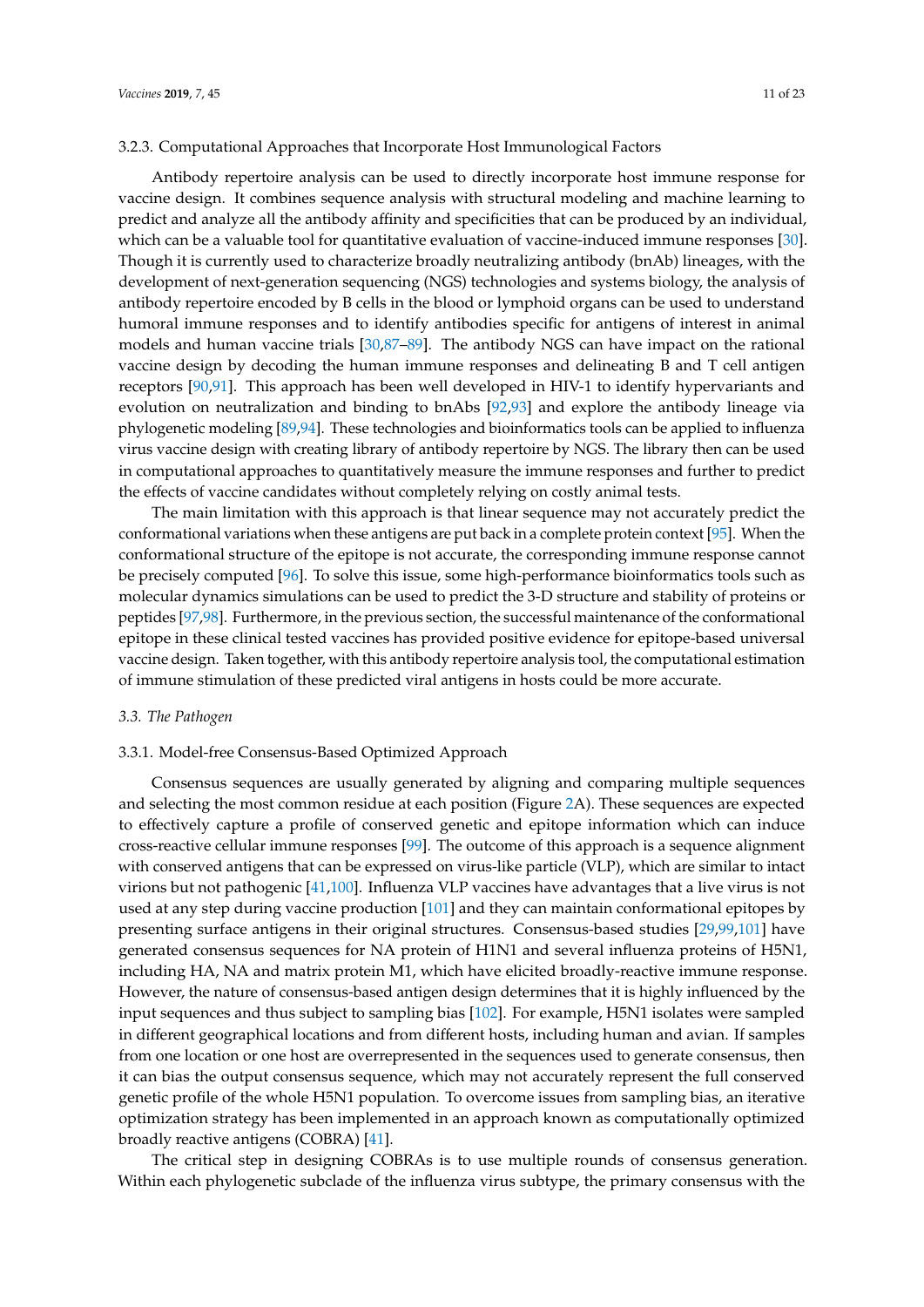most common amino acid at each position is generated for each individual outbreak group that is defined based on geographic location and collection time. The secondary consensus is generated from the primary consensus to represent the subclade. The third or fourth consensus is generated based on previous round of consensus, until the final consensus is generated and termed COBRAs [\[41\]](#page-17-4).

The COBRAs generated by multiple rounds of consensus generation are representative of the diversity in the viral population and are able to induce neutralizing antibodies or other immune boosting response to protect against past, current and ideally, future circulating strains of this specific HA subtype [\[27\]](#page-16-9). COBRAs-based designed HA protein of H1, H3 and H5 have been tested with *in-vitro* assays and animal models. This preclinical evidence has showed broad HA inhibition antibody titers that were cross-reactive with different strains within the same subtype [\[28,](#page-16-10)[41](#page-17-4)[–43,](#page-17-5)[45\]](#page-17-23). This approach has advantages over other universal vaccine candidates, because COBRA HA-elicited antibodies are able to neutralize the receptor binding site and the design has a clear path towards clinical proof of correlate for protective efficacy in humans [\[28\]](#page-16-10). However, there are some concerns associated with this approach. To be universally cross-reactive, the ideal CORBA HA protein should contain all the conserved information present in multiple subtypes. The conserved immunogenic profile of consensus sequences from COBRA approach is dependent upon the sharing of epidemiological and genetic data collected during public health investigations and surveillance of outbreaks. With biased viral samples, the consensus sequence generated may not represent the full profile of conserved immunogenicity along viral evolving history. Even with increased global efforts to collect data and characterize epidemics it is unlikely that sufficient data could be collected to overcome this challenge. Alternative approaches, such as phylogenetic modeling of viral proteins along a characterized evolutionary trajectory that account for impacts of sample biases and missing data could greatly improve design of COBRA candidates.

#### 3.3.2. Phylogenetic Model-Based Approaches to Ancestral Sequence Reconstruction

Another way to identify potential broadly reactive antigens is ancestral sequence reconstruction, which is to computationally infer ancestral gene sequences and the translated ancestral protein sequence (Figure [2B](#page-6-0)) [\[103\]](#page-20-4). Ancestral sequences can reveal conserved functions of the pathogen protein where the potential cross reactivity of the ancestral virus would also be evolutionarily conserved [\[104\]](#page-20-5). These conserved functions may indicate potential immune targets. Phylogenetic evolutionary models have been used to infer influenza viral evolutionary history for decades with molecular data, including the analysis of large phylogenetic trees, complex evolutionary models for more accurate ancestral inference and detection of the imprints of selection pressure in molecular sequences [\[105,](#page-20-6)[106\]](#page-20-7). Phylogenetic algorithms have been developed to reconstruct ancestral sequences for broadly-reactive vaccine design [\[44](#page-17-6)[,107\]](#page-20-8). This phylogenetic approach with marginal reconstruction yields the maximum likelihood at the site with a specific amino acid after comparing all probabilities of different amino acids at a site on an internal node [\[107\]](#page-20-8). It can more accurately account for sampling bias and the variability of substitution rates among sites that can affect the consensus approaches described above.

In detail, Ducatez and colleagues [\[44\]](#page-17-6) developed an ancestral sequence reconstruction method for highly pathogenic avian influenza (HPAI) H5N1 surface proteins HA and NA. Based on a maximum likelihood tree, several ancestral sequences were reconstructed at the internal nodes of co-circulating HPAI H5N1 viral lineages to capture the conserved genetic characteristics of these viruses. These ancestral sequences were synthesized into attenuated influenza viruses that could replicate. Their cross-reactive protection against H5N1 morbidity and mortality have been confirmed in preclinical experiments with ferret models. These findings provide strong evidence that computationally derived vaccine candidate sequences and these technologies should be used to explore and enhance the cross-reactivity, which can be easily fit into the current licensed vaccine platform. These computationally derived ancestral sequences as vaccine candidates may help in avoiding the detrimental effects of antigenic drift on the vaccine effectiveness. But this approach can be weakened by phylogenetic uncertainty in particular when trees possess long branches due to insufficient information [\[108\]](#page-20-9).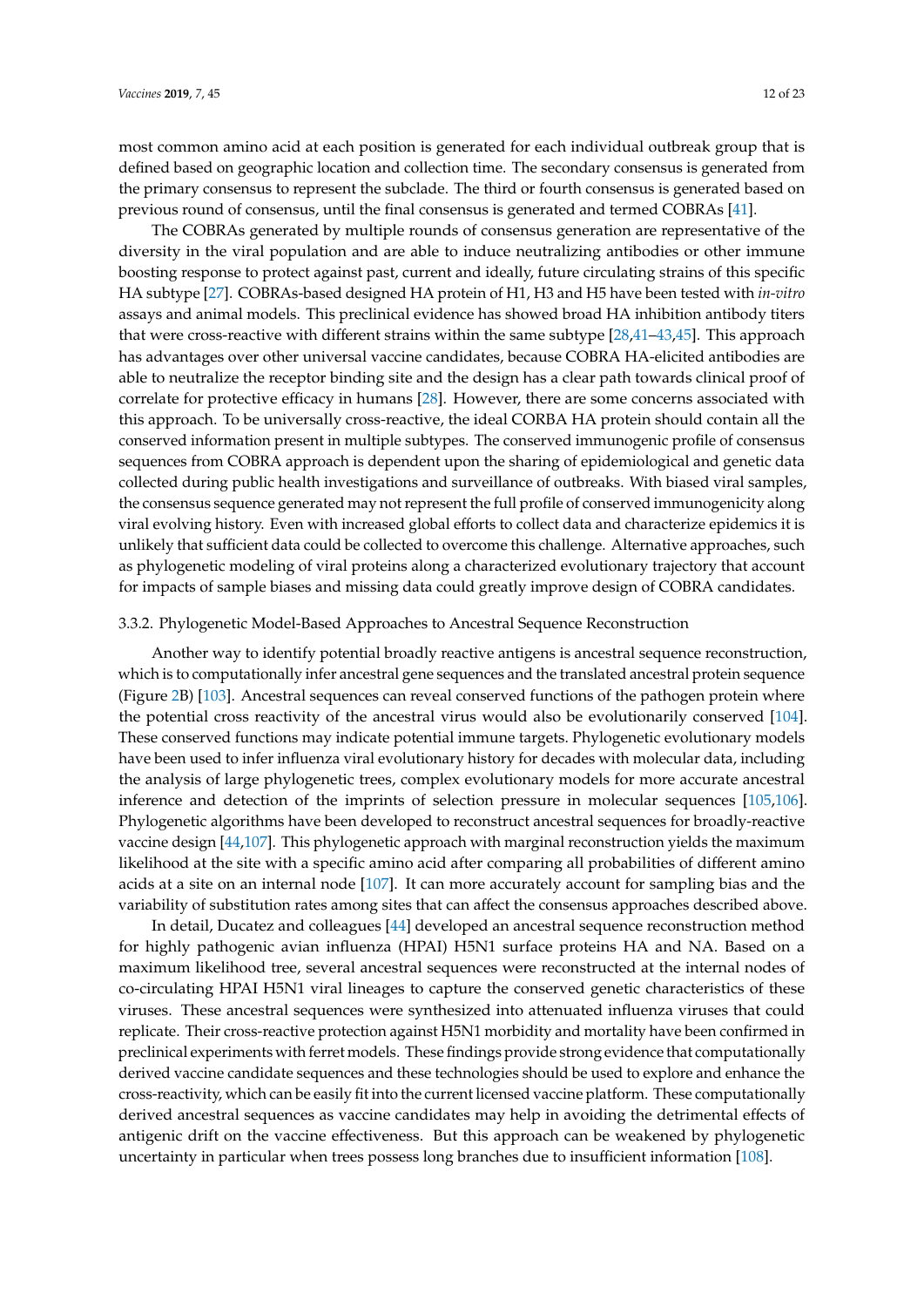The functional and structural domains of pathogen protein can be under disparate immunologic pressures and thus have impacts on the evolutionary phylogeny [\[109\]](#page-20-10) and the accuracy of ancestral sequence reconstruction. Even though advanced models, including those that account for protein sequence and structure [\[110](#page-20-11)[,111\]](#page-20-12) have not been applied for vaccine design, the computational approach is promising. Precise estimation of influenza virus evolution including protein structural and its functional information supported by experimental data [\[112\]](#page-20-13), may help to efficiently identify and select target antigens for universal vaccine design [\[30\]](#page-16-12).

The integration of protein functions and structures into evolutionary models has two main challenges: (1) published viral protein structural and functional information may not be available or sufficiently resolved based on current studies; and (2) The assumption of nucleotide site independence in the model cannot capture the biological reality that some sites are linked due to shared function [\[113\]](#page-20-14). Some modeling approaches with a protein structure scoring system or partitioning schemes on the protein sequence [\[98](#page-19-21)[,110,](#page-20-11)[111\]](#page-20-12) can potentially overcome these challenges; for example, protein structure has been explored with coarse-grained models for structure prediction, prediction of protein interaction and molecular dynamics simulations of protein folding [\[98\]](#page-19-21). This provides the statistical potential like a scoring system for sequence-structure compatibility, which can be used to evaluate the probability of fixation of a given mutation and improve the precision of ancestral reconstruction [\[111\]](#page-20-12). However, few studies have incorporated protein structural information into the evolutionary analyses. Simple representations of protein functional and structural domains have been used so far. Hypothetically, novel models with a more complete representation with a full site mapping of the protein functions and structures would yield a better fit. But in a phylogenetic context, structurally informed models are still outperformed by some site-independent models in terms of fit [\[111\]](#page-20-12). Preliminary data suggest that this would become less of a concern with increased sharing of sequence data [\[110\]](#page-20-11).

High-throughput experiments quantify the effects of all single substitutions on gene function so that evolutionary model can adequately capture the heterogeneity of selection at different sites, which may improve phylogenetic inference and ancestral sequence reconstruction [\[112](#page-20-13)[,114\]](#page-20-15). The new experimental technique is called deep mutational scanning, where a gene is randomly mutagenized and subjected to functional selection in the laboratory, and then deep sequenced to quantify the relative frequencies of mutations before and after selection [\[115,](#page-20-16)[116\]](#page-20-17). This technique has been used to quantify the impacts of codon changes to several proteins or functional domains [\[114,](#page-20-15)[115,](#page-20-16)[117–](#page-20-18)[120\]](#page-20-19). This information of protein function from rapid high-throughput experiments may greatly improve the precision of ancestral sequence reconstruction [\[121\]](#page-20-20).

# *3.4. The Environment*

# Pathogen Evolvability

Uncovering the important ecological, immunological and environmental determinants on viral evolution is very important to make predictions of the viral emergence, fitness, transmissions and circulating potential after new substitution is introduced [\[122\]](#page-20-21). Evolvability, first coined by Kirschner and Gerhart in 1998, means that the organism's capacity to generate heritable phenotype [\[123\]](#page-20-22). The zoonotic nature and complicated ecology of influenza viruses make evolvability more difficult to quantify and predict. But with the advances of phylogenetic algorithms, models can integrate and evaluate the impacts of environmental determinants. For example, an important development in phylogenetic modeling was the field of viral phylodynamics that was introduced in 2004 to study "how epidemiological, immunological, and evolutionary processes act and potentially interact to shape viral phylogenies" [\[124](#page-21-0)[,125\]](#page-21-1). Dynamics of influenza virus infections and transmissions at individual-level (such as viral evolution within an infected host), population-level (individual hosts within a population), or ecology-level (entire populations of different host species) have been studied [\[124\]](#page-21-0). Specially, phylodynamics have been used to study factors of interest on some viral phenotypes, including virulence, viral transmissibility, cell or tissue tropism, and antigenic phenotypes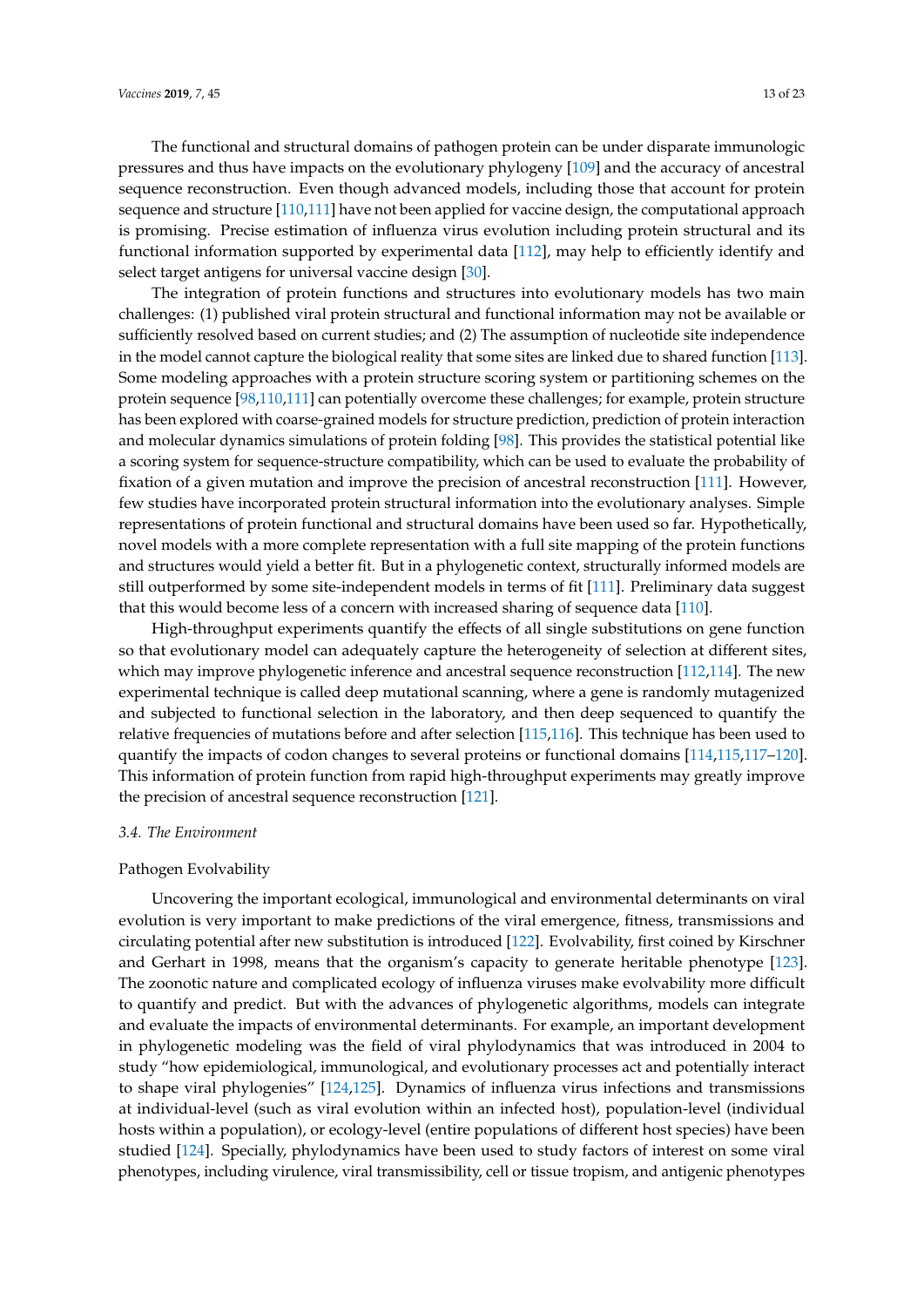that can facilitate immune escape, etc. [\[108,](#page-20-9)[124\]](#page-21-0). Details of methods and examined significant factors can be found in these reviews [\[108,](#page-20-9)[124,](#page-21-0)[125\]](#page-21-1).

Furthermore, the complements between phylodynamic modeling and experimental testing can be integrated together to improve prediction on influenza virus evolvability. For example, experimental studies designed to assess viral evolvability [\[126](#page-21-2)[,127\]](#page-21-3) demonstrated that a measured fitness score or estimated tolerance for mutations can be used in phylodynamic modeling to link phenotypes, genetic characteristics and other ecological factors, which can improve the prediction of viral evolvability for natural influenza virus strains [\[127\]](#page-21-3). The potential predictors and consequent mutations computed by models can enhance our understanding on viral characteristics, potential immune escape, or influenza antiviral drug resistance [\[128\]](#page-21-4). Challenges for this area are how to get accurate and sufficient information on the epidemiological, immunological and ecological factors, how to expand, integrate and enhance phylodynamic models [\[108\]](#page-20-9), and how to gather the current modeling factors to improve prediction of viral evolvability [\[122\]](#page-20-21).

# **4. Resources and E**ff**orts Needed for Computational Vaccine Design**

Computational models with incorporating host-pathogen-environment can efficiently facilitate the understanding of viral evolution and the selection on critical information for vaccine design. With the challenges summarized above, extra resources and efforts are needed for developing computational vaccine design.

#### *4.1. Data Collection and Sampling E*ff*orts*

Computational vaccine design relies on the input data quality [\[30\]](#page-16-12). To be specific, the representative of the collected samples, the completion and precision of recorded data, and the timely manner of data sharing and availability can ameliorate the output from computational modeling [\[19,](#page-16-2)[129,](#page-21-5)[130\]](#page-21-6). Compared to other infectious disease sampling, influenza viruses have already established an excellent global network of sentinel institutions to monitor outbreaks and collect human samples [\[131\]](#page-21-7). With the lower cost of full-genome sequencing, a large amount of genetic data has been available for influenza research. However, three main limitations exist in current surveillance: (1) the imbalanced sampling efforts on different hosts and geographical regions; (2) the incompletion of data records [\[129\]](#page-21-5); and (3) the delayed availability of sequence data [\[19](#page-16-2)[,130\]](#page-21-6).

The unequal sampling of geographical regions is caused by global and local resource allocation [\[132\]](#page-21-8). Policies to globally optimize resource allocation with considering the representative of collected samples from outbreaks in different regions are needed. But majorly, the unequal sampling in zoonotic hosts is more severe. Human influenza outbreaks have been well monitored and sampled [\[129\]](#page-21-5). However, to better understand viral evolvability and predict potential pandemic emerging from zoonotic strains, more sampling efforts are definitely necessary in animal hosts, especially wild aquatic birds [\[129\]](#page-21-5). Olson et al. [\[129\]](#page-21-5), examined 11,870 GenBank records and reviewed 50 non-overlapping studies and over 250,000 birds to access the status of historic sampling efforts during 1977–2012, where they found that sampling in different hosts, location and viral subtypes are severely imbalanced and there are a high proportion of non-tested samples globally. If we aim to identify a high proportion of the virus subtypes in circulation in a given time period with limited resources, a sample-based accumulation curve can provide an initial rationalization and optimal sample size for avian influenza virus surveillance [\[129](#page-21-5)[,133](#page-21-9)[,134\]](#page-21-10).

The affiliated sequence meta-data records have been improved with samples from recent years; however, the epidemiological information, viral phenotypic characteristics and host characteristics are not sufficiently recorded. With no accurate information on geographical region, host species and migratory pathways and viral characteristics, we do lose lots of power in our model inference [\[135\]](#page-21-11), not to say improving the prediction of viral evolvability. GISAID [\[35\]](#page-16-17) and GenBank [\[36\]](#page-17-24), these open access database platforms have facilitated the accessibility and sharing of influenza sequence data to the science community. Despite the availability of these platforms, the sharing of viral sequence data is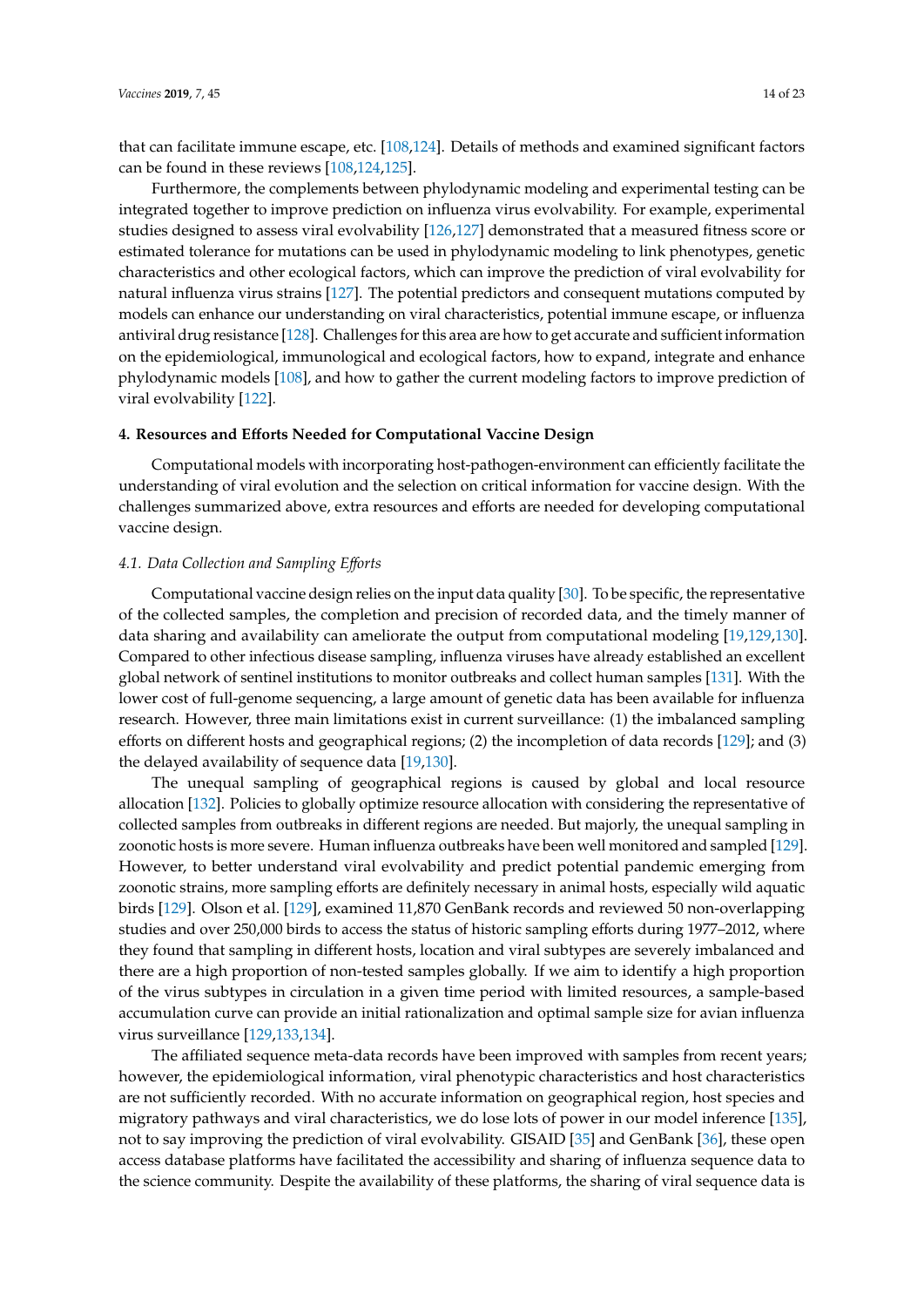often long after the outbreaks and records are frequently incomplete [\[136\]](#page-21-12). Therefore, a standardized protocol on how to record collected samples and what information is needed to report should be established for sharing more complete viral and host-related information.

#### *4.2. Integration of Experimental Evidence and Model Development*

As shown in Figure [2,](#page-6-0) computational models that fully integrate multiple sources of information, including experimental evidence, could aid in the identification of critical components for vaccine design. However, we cannot solely rely on computational design, where computed antigens have uncertain biological effects. Experimental evidence (Figure [1\)](#page-3-0) from animal models or approved human clinical trials are valuable to be incorporated into computational design. The experimental data on pathogen immunogenicity and host immune system can first provide preliminary evidence on natural or computed antigens and further amplify the usage of this new evidence to the computational procedure for more accurate prediction and evaluation [\[19\]](#page-16-2).

More complicated and realistic models previously limited by computing capability can be developed with the advances of computing power [\[137\]](#page-21-13). For example, it becomes possible to develop viral phylodynamic models that can incorporate results from laboratory experiments of viral antigens and host immune responses [\[108\]](#page-20-9); The development on structured coalescent for better estimation on viral population and mutation or migration events [\[138,](#page-21-14)[139\]](#page-21-15). Furthermore, to avoid overparameterization, model selection procedure should be applied during the process of novel model development to optimize the balance of biological reality and parameterization [\[137,](#page-21-13)[140\]](#page-21-16). With all these, the next step would be to introduce and apply machine learning to the computational process for vaccine design.

Machine learning is a subset of artificial intelligence in the field of computer science, which usually uses statistical techniques and mathematical models to make computers "learn" with data without being explicitly programmed, that is, performance on a specific task progressively improves [\[141\]](#page-21-17). Machine learning algorithms discover patterns in data and construct mathematical models using these prior discoveries. One advantage of machine learning is that the models can be used to make predictions on future data by cumulating from previous evidence and improving on forecasting algorithms [\[142](#page-21-18)[–144\]](#page-21-19). Though still in an early phase of implementation, the concept of machine learning has been used in viral evolutionary modeling and has been a rapid way to gather and update information based on known information [\[145](#page-22-0)[,146\]](#page-22-1). Machine learning can incorporate different modeling steps and all available surveillance, genetic and experimental data to keep updating information and make predictions for computational vaccine design (Figure [1\)](#page-3-0). For example, the model of conserved epitope prediction mentioned in previous sections can also be incorporated into the platform with host and environmental factors to make prediction on currently circulating viruses, where broad-reactive vaccine candidates can be rapidly computed and tested.

# **5. Conclusions**

For decades, we have been using the traditional approaches to design and develop influenza vaccines. The rapid genetic changes and antigenic drift of influenza virus populations result in short-term protection necessitating continual vaccine updates with novel viral components based on analysis of globally circulating variants. Furthermore, these vaccines do not offer any immunological protection against potential pandemic zoonotic strains, one of the lessons learned through the unprecedent appearance of swine-origin 2009 pandemic H1N1 virus.

Recent decades have witnessed the technological advancements in the viral genetic sequencing and computational modeling in tracing the complexities involved in the interactions of hostpathogen-environment that produced important insights into influenza disease dynamics across biological scales. Integrating these computational and technological pipelines into the vaccine design protocols can facilitate the development of a broadly cross-reactive, evolutionarily-resistant universal influenza vaccine.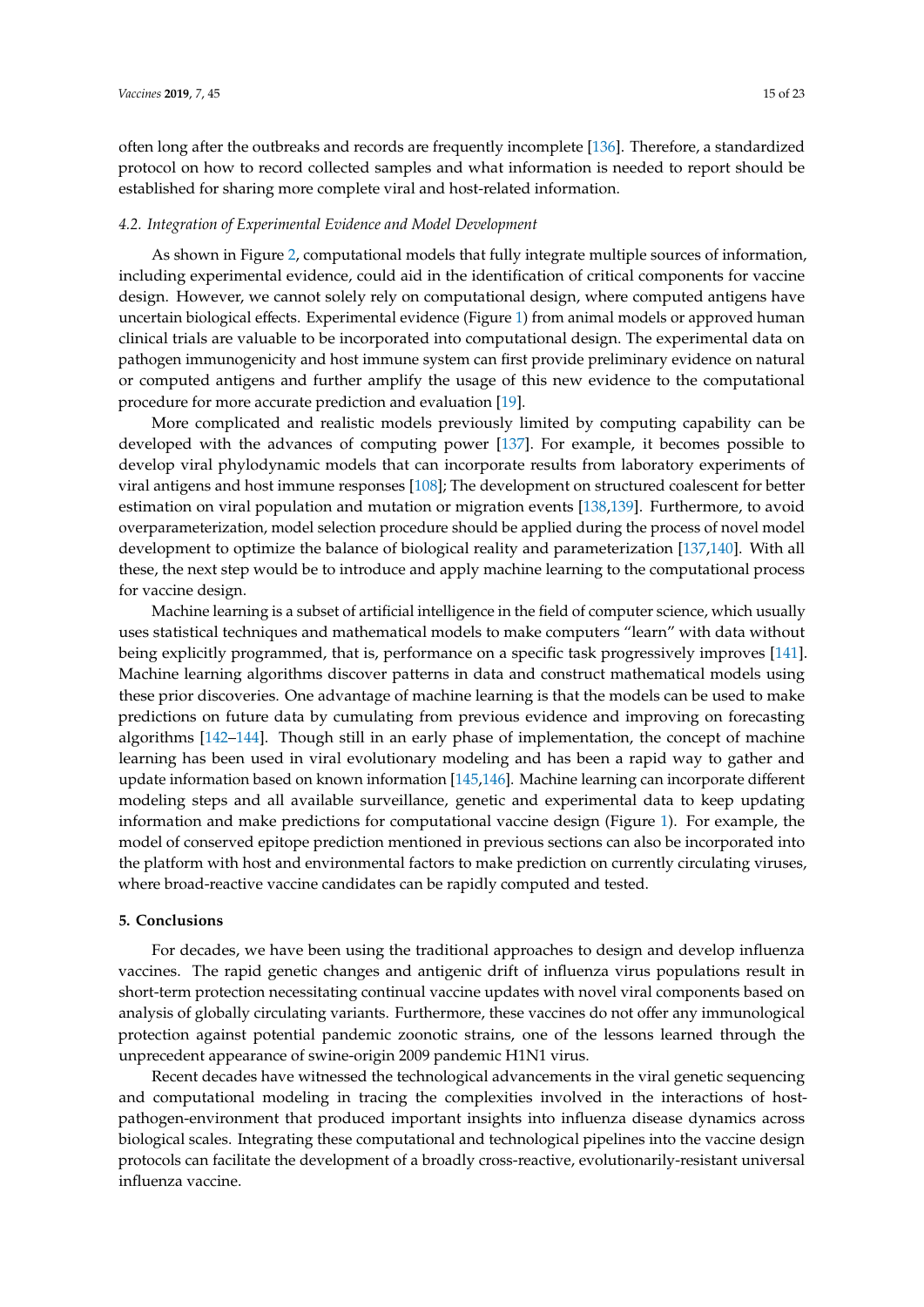**Author Contributions:** Conceptualization, X.Q. and J.B.; methodology, X.Q. V.D. and J.B.; validation, X.Q. and V.D.; formal analysis, X.Q. and V.D.; resources, J.B.; writing—original draft preparation, X.Q.; writing—review and editing, X.Q. V.D. and J.B.; visualization, X.Q.; supervision, J.B.; project administration, J.B.; funding acquisition, J.B.

**Funding:** This research was funded by National Institutes of Health (NIH) Centers of Excellence for Influenza Research and Surveillance (CEIRS, contract #HHSN272201400006C).

**Acknowledgments:** We thank Lambodhar Damodaran and Jiani Chen for reading through the manuscript and giving valuable comments. We also acknowledge the three anonymous reviewers' valuable comments to improve this review.

**Conflicts of Interest:** The authors declare no conflict of interest.

# **References**

- <span id="page-15-0"></span>1. Erbelding, E.J.; Post, D.J.; Stemmy, E.J.; Roberts, P.C.; Augustine, A.D.; Ferguson, S.; Paules, C.I.; Graham, B.S.; Fauci, A.S. A Universal Influenza Vaccine: The Strategic Plan for the National Institute of Allergy and Infectious Diseases. *J. Infect. Dis.* **2018**, *218*, 347–354. [\[CrossRef\]](http://dx.doi.org/10.1093/infdis/jiy103) [\[PubMed\]](http://www.ncbi.nlm.nih.gov/pubmed/29506129)
- <span id="page-15-1"></span>2. Rappuoli, R.; Aderem, A. A 2020 vision for vaccines against HIV, tuberculosis and malaria. *Nature* **2011**, *473*, 463–469. [\[CrossRef\]](http://dx.doi.org/10.1038/nature10124) [\[PubMed\]](http://www.ncbi.nlm.nih.gov/pubmed/21614073)
- 3. Medina, R.A.; Stertz, S.; Manicassamy, B.; Zimmermann, P.; Sun, X.; Albrecht, R.A.; Uusi-Kerttula, H.; Zagordi, O.; Belshe, R.B.; Frey, S.E.; et al. Glycosylations in the Globular Head of the Hemagglutinin Protein Modulate the Virulence and Antigenic Properties of the H1N1 Influenza Viruses. *Sci. Transl. Med.* **2013**, 5. [\[CrossRef\]](http://dx.doi.org/10.1126/scitranslmed.3005996) [\[PubMed\]](http://www.ncbi.nlm.nih.gov/pubmed/23720581)
- 4. Ekiert, D.C.; Friesen, R.H.; Bhabha, G.; Kwaks, T.; Jongeneelen, M.; Yu, W.; Ophorst, C.; Cox, F.; Korse, H.J.; Brandenburg, B.; et al. A Highly Conserved Neutralizing Epitope on Group 2 Influenza A Viruses. *Science* **2011**, *333*, 843–850. [\[CrossRef\]](http://dx.doi.org/10.1126/science.1204839) [\[PubMed\]](http://www.ncbi.nlm.nih.gov/pubmed/21737702)
- <span id="page-15-2"></span>5. Palatnik-de-Sousa, C.B.; Soares, I.S.; Rosa, D.S. Epitope Discovery and Synthetic Vaccine Design. *Front. Immunol.* **2018**, *9*, 826. [\[CrossRef\]](http://dx.doi.org/10.3389/fimmu.2018.00826) [\[PubMed\]](http://www.ncbi.nlm.nih.gov/pubmed/29720983)
- <span id="page-15-3"></span>6. Flower, D.R.; Macdonald, I.K.; Ramakrishnan, K.; Davies, M.N.; Doytchinova, I.A. Computer aided selection of candidate vaccine antigens. *Immunome Res.* **2010**, *6*, S1. [\[CrossRef\]](http://dx.doi.org/10.1186/1745-7580-6-S2-S1) [\[PubMed\]](http://www.ncbi.nlm.nih.gov/pubmed/21067543)
- <span id="page-15-4"></span>7. Margine, I.; Hai, R.; Albrecht, R.A.; Obermoser, G.; Harrod, A.C.; Banchereau, J.; Palucka, K.; García-Sastre, A.; Palese, P.; Treanor, J.J.; et al. H3N2 Influenza Virus Infection Induces Broadly Reactive Hemagglutinin Stalk Antibodies in Humans and Mice. *J. Virol.* **2013**, *87*, 4728–4737. [\[CrossRef\]](http://dx.doi.org/10.1128/JVI.03509-12)
- <span id="page-15-5"></span>8. Centers for Disease Control and Prevention. Selecting Viruses for the Seasonal Influenza Vaccine | CDC. 2018. Available online: https://www.cdc.gov/flu/about/season/[vaccine-selection.htm](https://www.cdc.gov/flu/about/season/vaccine-selection.htm) (accessed on 17 February 2019).
- <span id="page-15-6"></span>9. Centers for Disease Control and Prevention. Antigenic Characterization | CDC. 2017. Available online: https://www.cdc.gov/flu/professionals/laboratory/[antigenic.htm](https://www.cdc.gov/flu/professionals/laboratory/antigenic.htm) (accessed on 17 February 2019).
- <span id="page-15-7"></span>10. Morris, D.H.; Gostic, K.M.; Pompei, S.; Bedford, T.; Łuksza, M.; Neher, R.A.; Grenfell, B.T.; Lässig, M.; McCauley, J.W. Predictive Modeling of Influenza Shows the Promise of Applied Evolutionary Biology. *Trends Microbiol.* **2018**, *26*, 102–118. [\[CrossRef\]](http://dx.doi.org/10.1016/j.tim.2017.09.004)
- <span id="page-15-8"></span>11. Wong, S.-S.; Webby, R.J. Traditional and new influenza vaccines. *Clin. Microbiol. Rev.* **2013**, *26*, 476–492. [\[CrossRef\]](http://dx.doi.org/10.1128/CMR.00097-12)
- <span id="page-15-9"></span>12. Anderson, C.S.; Ortega, S.; Chaves, F.A.; Clark, A.M.; Yang, H.; Topham, D.J.; DeDiego, M.L. Natural and directed antigenic drift of the H1 influenza virus hemagglutinin stalk domain. *Sci. Rep.* **2017**, *7*, 14614. [\[CrossRef\]](http://dx.doi.org/10.1038/s41598-017-14931-7)
- <span id="page-15-10"></span>13. Berlanda Scorza, F.; Tsvetnitsky, V.; Donnelly, J.J. Universal influenza vaccines: Shifting to better vaccines. *Vaccine* **2016**, *34*, 2926–2933. [\[CrossRef\]](http://dx.doi.org/10.1016/j.vaccine.2016.03.085) [\[PubMed\]](http://www.ncbi.nlm.nih.gov/pubmed/27038130)
- <span id="page-15-11"></span>14. Skowronski, D.M.; Janjua, N.Z.; De Serres, G.; Sabaiduc, S.; Eshaghi, A.; Dickinson, J.A.; Fonseca, K.; Winter, A.L.; Gubbay, J.B.; Krajden, M.; et al. Low 2012–13 Influenza Vaccine Effectiveness Associated with Mutation in the Egg-Adapted H3N2 Vaccine Strain Not Antigenic Drift in Circulating Viruses. *PLoS ONE* **2014**, *9*, e92153. [\[CrossRef\]](http://dx.doi.org/10.1371/journal.pone.0092153) [\[PubMed\]](http://www.ncbi.nlm.nih.gov/pubmed/24667168)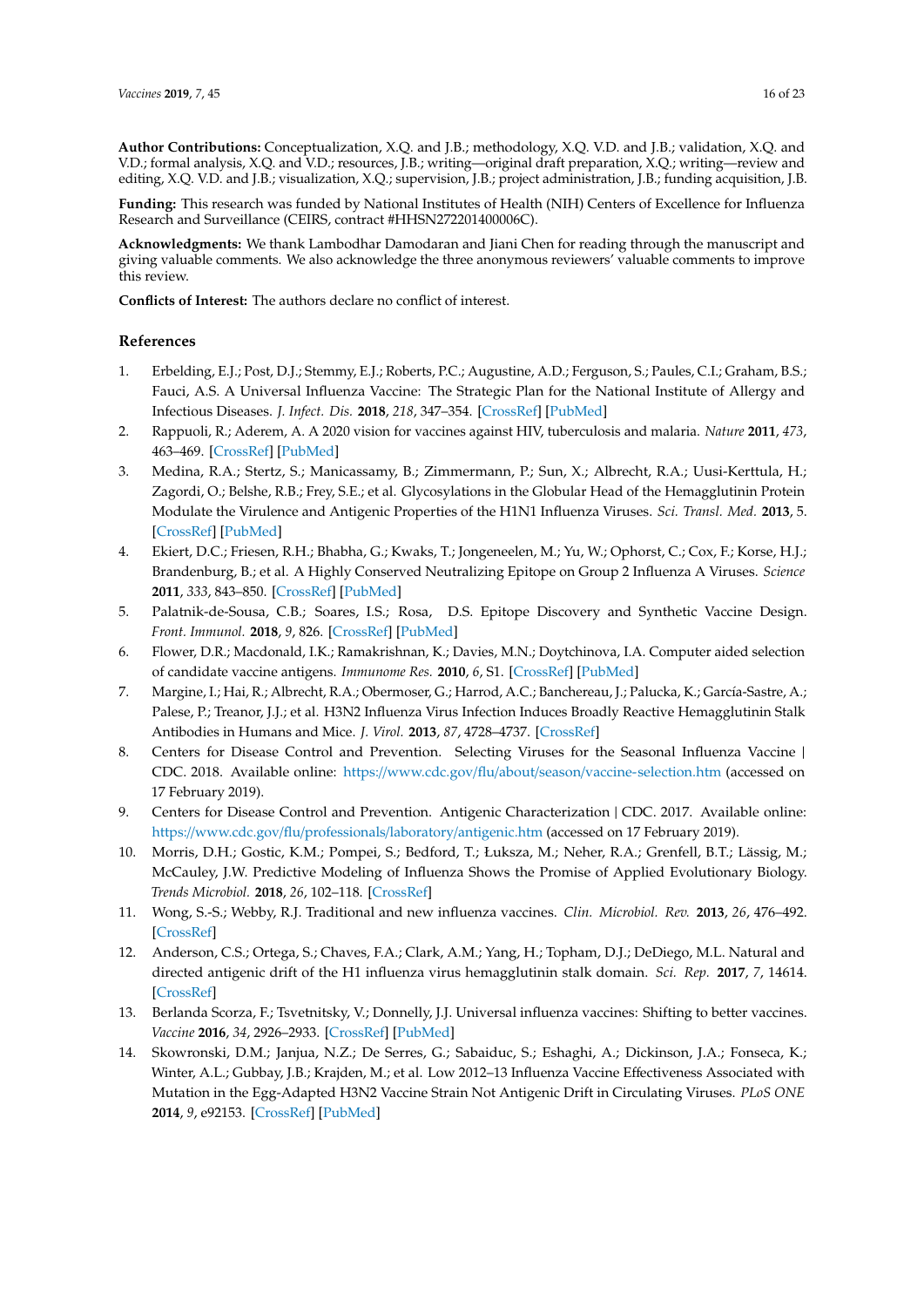- 15. Zost, S.J.; Parkhouse, K.; Gumina, M.E.; Kim, K.; Diaz Perez, S.; Wilson, P.C.; Treanor, J.J.; Sant, A.J.; Cobey, S.; Hensley, S.E. Contemporary H3N2 influenza viruses have a glycosylation site that alters binding of antibodies elicited by egg-adapted vaccine strains. *Proc. Natl. Acad. Sci. USA* **2017**, *114*, 12578–12583. [\[CrossRef\]](http://dx.doi.org/10.1073/pnas.1712377114) [\[PubMed\]](http://www.ncbi.nlm.nih.gov/pubmed/29109276)
- 16. Wu, N.C.; Zost, S.J.; Thompson, A.J.; Oyen, D.; Nycholat, C.M.; McBride, R.; Paulson, J.C.; Hensley, S.E.; Wilson, I.A. A structural explanation for the low effectiveness of the seasonal influenza H3N2 vaccine. *PLoS Pathog.* **2017**, *13*, e1006682. [\[CrossRef\]](http://dx.doi.org/10.1371/journal.ppat.1006682) [\[PubMed\]](http://www.ncbi.nlm.nih.gov/pubmed/29059230)
- <span id="page-16-0"></span>17. Paules, C.I.; Sullivan, S.G.; Subbarao, K.; Fauci, A.S. Chasing Seasonal Influenza—The Need for a Universal Influenza Vaccine. *N. Engl. J. Med.* **2018**, *378*, 7–9. [\[CrossRef\]](http://dx.doi.org/10.1056/NEJMp1714916)
- <span id="page-16-1"></span>18. CDC. Seasonal Influenza Vaccine Effectiveness, 2004–2018. 2018. Available online: https://[www.cdc.gov](https://www.cdc.gov/flu/professionals/vaccination/effectiveness-studies.htm)/flu/ professionals/vaccination/eff[ectiveness-studies.htm](https://www.cdc.gov/flu/professionals/vaccination/effectiveness-studies.htm) (accessed on 19 February 2019).
- <span id="page-16-18"></span><span id="page-16-2"></span>19. Klingen, T.R.; Reimering, S.; Guzmán, C.A.; McHardy, A.C. In Silico Vaccine Strain Prediction for Human Influenza Viruses. *Trends Microbiol.* **2018**, *26*, 119–131. [\[CrossRef\]](http://dx.doi.org/10.1016/j.tim.2017.09.001) [\[PubMed\]](http://www.ncbi.nlm.nih.gov/pubmed/29032900)
- <span id="page-16-3"></span>20. Webster, R.G.; Bean, W.J.; Gorman, O.T.; Chambers, T.M.; Kawaoka, Y. Evolution and ecology of influenza A viruses. *Microbiol. Rev.* **1992**, *56*, 152–179.
- <span id="page-16-4"></span>21. Guan, Y.; Vijaykrishna, D.; Bahl, J.; Zhu, H.; Wang, J.; Smith, G.J.D. The emergence of pandemic influenza viruses. *Protein Cell* **2010**, *1*, 9–13. [\[CrossRef\]](http://dx.doi.org/10.1007/s13238-010-0008-z)
- 22. Smith, G.J.D.; Bahl, J.; Vijaykrishna, D.; Zhang, J.; Poon, L.L.; Chen, H.; Webster, R.G.; Peiris, J.S.; Guan, Y. Dating the emergence of pandemic influenza viruses. *Proc. Natl. Acad. Sci. USA* **2009**, *106*, 11709–11712. [\[CrossRef\]](http://dx.doi.org/10.1073/pnas.0904991106)
- <span id="page-16-5"></span>23. Neumann, G.; Noda, T.; Kawaoka, Y. Emergence and pandemic potential of swine-origin H1N1 influenza virus. *Nature* **2009**, *459*, 931–939. [\[CrossRef\]](http://dx.doi.org/10.1038/nature08157)
- <span id="page-16-6"></span>24. Zhang, H.; Wang, L.; Compans, R.W.; Wang, B.-Z. Universal Influenza Vaccines, a Dream to Be Realized Soon. *Viruses* **2014**, *6*, 1974. [\[CrossRef\]](http://dx.doi.org/10.3390/v6051974) [\[PubMed\]](http://www.ncbi.nlm.nih.gov/pubmed/24784572)
- <span id="page-16-8"></span>25. Jang, Y.H.; Seong, B.L. Options and obstacles for designing a universal influenza vaccine. *Viruses* **2014**, *6*, 3159–3180. [\[CrossRef\]](http://dx.doi.org/10.3390/v6083159) [\[PubMed\]](http://www.ncbi.nlm.nih.gov/pubmed/25196381)
- <span id="page-16-7"></span>26. Kirchenbaum, G.A.; Ross, T.M. Eliciting broadly protective antibody responses against influenza. *Curr. Opin. Immunol.* **2014**, *28*, 71–76. [\[CrossRef\]](http://dx.doi.org/10.1016/j.coi.2014.02.005) [\[PubMed\]](http://www.ncbi.nlm.nih.gov/pubmed/24632083)
- <span id="page-16-9"></span>27. Sautto, G.A.; Kirchenbaum, G.A.; Ross, T.M. Towards a universal influenza vaccine: Different approaches for one goal. *Virol. J.* **2018**, *15*, 17. [\[CrossRef\]](http://dx.doi.org/10.1186/s12985-017-0918-y) [\[PubMed\]](http://www.ncbi.nlm.nih.gov/pubmed/29370862)
- <span id="page-16-10"></span>28. Carter, D.M.; Darby, C.A.; Lefoley, B.C.; Crevar, C.J.; Alefantis, T.; Oomen, R.; Anderson, S.F.; Strugnell, T.; Cortés-Garcia, G.; Vogel, T.U. Design and Characterization of a Computationally Optimized Broadly Reactive Hemagglutinin Vaccine for H1N1 Influenza Viruses. *J. Virol.* **2016**, *90*, 4720–4734. [\[CrossRef\]](http://dx.doi.org/10.1128/JVI.03152-15) [\[PubMed\]](http://www.ncbi.nlm.nih.gov/pubmed/26912624)
- <span id="page-16-11"></span>29. Job, E.R.; Ysenbaert, T.; Smet, A.; Christopoulou, I.; Strugnell, T.; Oloo, E.O.; Oomen, R.P.; Kleanthous, H.; Vogel, T.U.; Saelens, X. Broadened immunity against influenza by vaccination with computationally designed influenza virus N1 neuraminidase constructs. *NPJ Vaccines* **2018**, *3*, 55. [\[CrossRef\]](http://dx.doi.org/10.1038/s41541-018-0093-1)
- <span id="page-16-12"></span>30. He, L.; Zhu, J. Computational tools for epitope vaccine design and evaluation. *Curr. Opin. Virol.* **2015**, *11*, 103–112. [\[CrossRef\]](http://dx.doi.org/10.1016/j.coviro.2015.03.013)
- <span id="page-16-13"></span>31. Hurwitz, J.L. Respiratory syncytial virus vaccine development. *Expert Rev. Vaccines* **2011**, *10*, 1415–1433. [\[CrossRef\]](http://dx.doi.org/10.1586/erv.11.120)
- <span id="page-16-14"></span>32. Chabas, H.; Lion, S.; Nicot, A.; Meaden, S.; van Houte, S.; Moineau, S.; Wahl, L.M.; Westra, E.R.; Gandon, S. Evolutionary emergence of infectious diseases in heterogeneous host populations. *PLoS Biol.* **2018**, *16*, e2006738. [\[CrossRef\]](http://dx.doi.org/10.1371/journal.pbio.2006738)
- <span id="page-16-15"></span>33. Long, B.C.; Goldberg, T.L.; Swenson, S.L.; Erickson, G.; Scherba, G. Adaptation and Limitations of Established Hemagglutination Inhibition Assays for the Detection of Porcine Anti—Swine Influenza Virus H1N2 Antibodies. *J. Vet. Diagnostic Investig.* **2004**, *16*, 264–270. [\[CrossRef\]](http://dx.doi.org/10.1177/104063870401600402)
- <span id="page-16-16"></span>34. Giles, B.M.; Bissel, S.J.; Dealmeida, D.R.; Wiley, C.A.; Ross, T.M. Antibody breadth and protective efficacy are increased by vaccination with computationally optimized hemagglutinin but not with polyvalent hemagglutinin-based H5N1 virus-like particle vaccines. *Clin. Vaccine Immunol.* **2012**, *19*, 128–139. [\[CrossRef\]](http://dx.doi.org/10.1128/CVI.05533-11) [\[PubMed\]](http://www.ncbi.nlm.nih.gov/pubmed/22190399)
- <span id="page-16-17"></span>35. Shu, Y.; McCauley, J. GISAID: Global initiative on sharing all influenza data—-From vision to reality. *Eurosurveillance* **2017**, *22*, 30494. [\[CrossRef\]](http://dx.doi.org/10.2807/1560-7917.ES.2017.22.13.30494) [\[PubMed\]](http://www.ncbi.nlm.nih.gov/pubmed/28382917)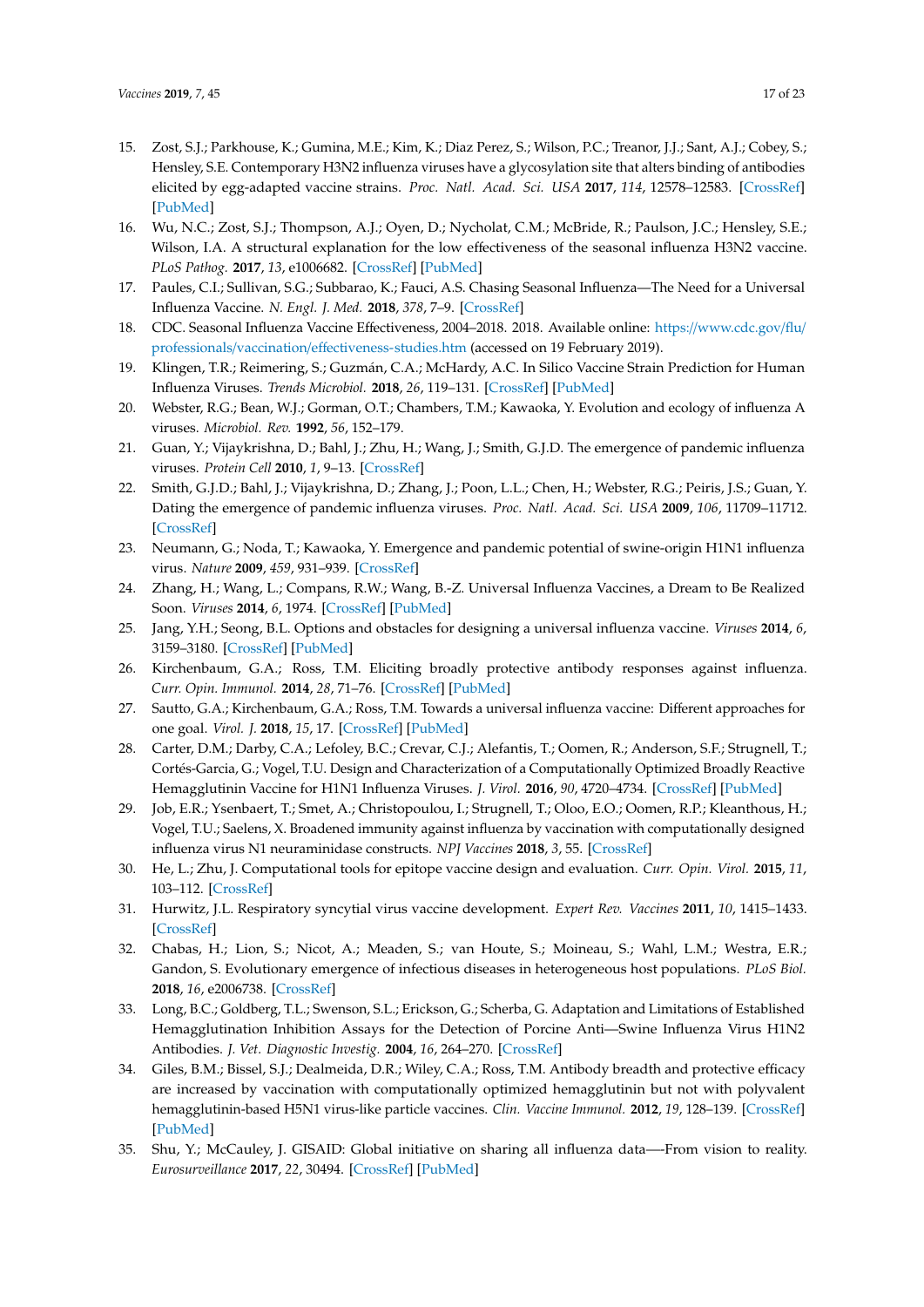- <span id="page-17-24"></span><span id="page-17-10"></span><span id="page-17-8"></span><span id="page-17-7"></span>36. NCBI Influenza virus database. Available online: https://[www.ncbi.nlm.nih.gov](https://www.ncbi.nlm.nih.gov/genomes/FLU/Database/nph-select.cgi?go=database)/genomes/FLU/Database/ [nph-select.cgi?go](https://www.ncbi.nlm.nih.gov/genomes/FLU/Database/nph-select.cgi?go=database)=database (accessed on 28 April 2019).
- <span id="page-17-9"></span><span id="page-17-0"></span>37. WHO. FluID—A global influenza epidemiological data sharing platform. WHO. 2017. Available online: https://www.who.int/influenza/[surveillance\\_monitoring](https://www.who.int/influenza/surveillance_monitoring/fluid/en/)/fluid/en/ (accessed on 5 March 2019).
- <span id="page-17-1"></span>38. Liljeroos, L.; Malito, E.; Ferlenghi, I.; Bottomley, M.J. Structural and Computational Biology in the Design of Immunogenic Vaccine Antigens. *J. Immunol. Res.* **2015**, *2015*, 156241. [\[CrossRef\]](http://dx.doi.org/10.1155/2015/156241) [\[PubMed\]](http://www.ncbi.nlm.nih.gov/pubmed/26526043)
- <span id="page-17-2"></span>39. Galvani, A.P. Epidemiology meets evolutionary ecology. *Trends Ecol. Evol.* **2003**, *18*, 132–139. [\[CrossRef\]](http://dx.doi.org/10.1016/S0169-5347(02)00050-2)
- <span id="page-17-3"></span>40. Nabel, G.J.; Fauci, A.S. Induction of unnatural immunity: Prospects for a broadly protective universal influenza vaccine. *Nat. Med.* **2010**, *16*, 1389–1391. [\[CrossRef\]](http://dx.doi.org/10.1038/nm1210-1389) [\[PubMed\]](http://www.ncbi.nlm.nih.gov/pubmed/21135852)
- <span id="page-17-4"></span>41. Giles, B.M.; Ross, T.M. A computationally optimized broadly reactive antigen (COBRA) based H5N1 VLP vaccine elicits broadly reactive antibodies in mice and ferrets. *Vaccine* **2011**, *29*, 3043–3054. [\[CrossRef\]](http://dx.doi.org/10.1016/j.vaccine.2011.01.100) [\[PubMed\]](http://www.ncbi.nlm.nih.gov/pubmed/21320540)
- 42. Crevar, C.J.; Carter, D.M.; Lee, K.Y.J.; Ross, T.M. Cocktail of H5N1 COBRA HA vaccines elicit protective antibodies against H5N1 viruses from multiple clades. *Hum. Vaccin. Immunother.* **2015**, *11*, 572–583. [\[CrossRef\]](http://dx.doi.org/10.1080/21645515.2015.1012013)
- <span id="page-17-5"></span>43. Giles, B.M.; Crevar, C.J.; Carter, D.M.; Bissel, S.J.; Schultz-Cherry, S.; Wiley, C.A.; Ross, T.M. A Computationally Optimized Hemagglutinin Virus-Like Particle Vaccine Elicits Broadly Reactive Antibodies that Protect Nonhuman Primates from H5N1 Infection. *J. Infect. Dis.* **2012**, *205*, 1562–1570. [\[CrossRef\]](http://dx.doi.org/10.1093/infdis/jis232)
- <span id="page-17-6"></span>44. Ducatez, M.F.; Bahl, J.; Griffin, Y.; Stigger-Rosser, E.; Franks, J.; Barman, S.; Vijaykrishna, D.; Webb, A.; Guan, Y.; Webster, R.G. Feasibility of reconstructed ancestral H5N1 influenza viruses for cross-clade protective vaccine development. *Proc. Natl. Acad. Sci. USA* **2011**, *108*, 349–354. [\[CrossRef\]](http://dx.doi.org/10.1073/pnas.1012457108)
- <span id="page-17-23"></span>45. Wong, T.M.; Allen, J.D.; Bebin-Blackwell, A.G.; Carter, D.M.; Alefantis, T.; DiNapoli, J.; Kleanthous, H.; Ross, T.M. Computationally Optimized Broadly Reactive Hemagglutinin Elicits Hemagglutination Inhibition Antibodies against a Panel of H3N2 Influenza Virus Cocirculating Variants. *J. Virol.* **2017**, *91*, e01581-17. [\[CrossRef\]](http://dx.doi.org/10.1128/JVI.01581-17)
- <span id="page-17-11"></span>46. Baum, D.A.; Smith, S.D. *Tree Thinking: An. Introduction to Phylogenetic Biology*; Roberts and Co.: Greenwood Village, CO, USA, 2012.
- 47. Lemey, P.; Rambaut, A.; Drummond, A.J.; Suchard, M.A. Bayesian phylogeography finds its roots. *PLoS Comput. Biol.* **2009**, *5*, e1000520. [\[CrossRef\]](http://dx.doi.org/10.1371/journal.pcbi.1000520) [\[PubMed\]](http://www.ncbi.nlm.nih.gov/pubmed/19779555)
- <span id="page-17-12"></span>48. King, B.; Lee, M.S.Y. Ancestral State Reconstruction, Rate Heterogeneity, and the Evolution of Reptile Viviparity. *Syst. Biol.* **2015**, *64*, 532–544. [\[CrossRef\]](http://dx.doi.org/10.1093/sysbio/syv005) [\[PubMed\]](http://www.ncbi.nlm.nih.gov/pubmed/25616375)
- <span id="page-17-13"></span>49. Brusic, V. From immunoinformatics to immunomics. *J. Bioinform. Comput. Biol.* **2003**, *1*, 179–181. [\[CrossRef\]](http://dx.doi.org/10.1142/S0219720003000034) [\[PubMed\]](http://www.ncbi.nlm.nih.gov/pubmed/15290787)
- <span id="page-17-14"></span>50. Sette, A.; Fleri, W.; Peters, B.; Sathiamurthy, M.; Bui, H.-H.; Wilson, S. A roadmap for the immunomics of category A-C pathogens. *Immunity* **2005**, *22*, 155–161. [\[CrossRef\]](http://dx.doi.org/10.1016/j.immuni.2005.01.009) [\[PubMed\]](http://www.ncbi.nlm.nih.gov/pubmed/15773067)
- <span id="page-17-15"></span>51. Brusic, V.; Petrovsky, N. Immunoinformatics and its relevance to understanding human immune disease. *Expert Rev. Clin. Immunol.* **2005**, *1*, 145–157. [\[CrossRef\]](http://dx.doi.org/10.1586/1744666X.1.1.145) [\[PubMed\]](http://www.ncbi.nlm.nih.gov/pubmed/20477662)
- <span id="page-17-16"></span>52. Rappuoli, R. Reverse vaccinology. *Curr. Opin. Microbiol.* **2000**, *3*, 445–450. [\[CrossRef\]](http://dx.doi.org/10.1016/S1369-5274(00)00119-3)
- <span id="page-17-17"></span>53. Sette, A.; Rappuoli, R. Reverse Vaccinology: Developing Vaccines in the Era of Genomics. *Immunity* **2010**, *33*, 530–541. [\[CrossRef\]](http://dx.doi.org/10.1016/j.immuni.2010.09.017) [\[PubMed\]](http://www.ncbi.nlm.nih.gov/pubmed/21029963)
- <span id="page-17-18"></span>54. De Groot, A.S. Immunomics: Discovering new targets for vaccines and therapeutics. *Drug Discov. Today* **2006**, *11*, 203–209. [\[CrossRef\]](http://dx.doi.org/10.1016/S1359-6446(05)03720-7)
- <span id="page-17-19"></span>55. Potocnakova, L.; Bhide, M.; Pulzova, L.B. An Introduction to B-Cell Epitope Mapping and In Silico Epitope Prediction. *J. Immunol. Res.* **2016**, *2016*, 1–11. [\[CrossRef\]](http://dx.doi.org/10.1155/2016/6760830)
- <span id="page-17-20"></span>56. Patronov, A.; Doytchinova, I. T-cell epitope vaccine design by immunoinformatics. *Open Biol.* **2013**, *3*, 120139. [\[CrossRef\]](http://dx.doi.org/10.1098/rsob.120139)
- <span id="page-17-21"></span>57. Greenbaum, J.A.; Andersen, P.H.; Blythe, M.; Bui, H.H.; Cachau, R.E.; Crowe, J.; Davies, M.; Kolaskar, A.S.; Lund, O.; Morrison, S.; et al. Towards a consensus on datasets and evaluation metrics for developing B-cell epitope prediction tools. *J. Mol. Recognit.* **2007**, *20*, 75–82. [\[CrossRef\]](http://dx.doi.org/10.1002/jmr.815) [\[PubMed\]](http://www.ncbi.nlm.nih.gov/pubmed/17205610)
- <span id="page-17-22"></span>58. Sanchez-Trincado, J.L.; Gomez-Perosanz, M.; Reche, P.A. Fundamentals and Methods for T- and B-Cell Epitope Prediction. *J. Immunol. Res.* **2017**, *2017*, 1–14. [\[CrossRef\]](http://dx.doi.org/10.1155/2017/2680160) [\[PubMed\]](http://www.ncbi.nlm.nih.gov/pubmed/29445754)
- 59. He, Y.; Rappuoli, R.; De Groot, A.S.; Chen, R.T. Emerging Vaccine Informatics. *J. Biomed. Biotechnol.* **2010**, *2010*, 1–26. [\[CrossRef\]](http://dx.doi.org/10.1155/2010/218590) [\[PubMed\]](http://www.ncbi.nlm.nih.gov/pubmed/21772787)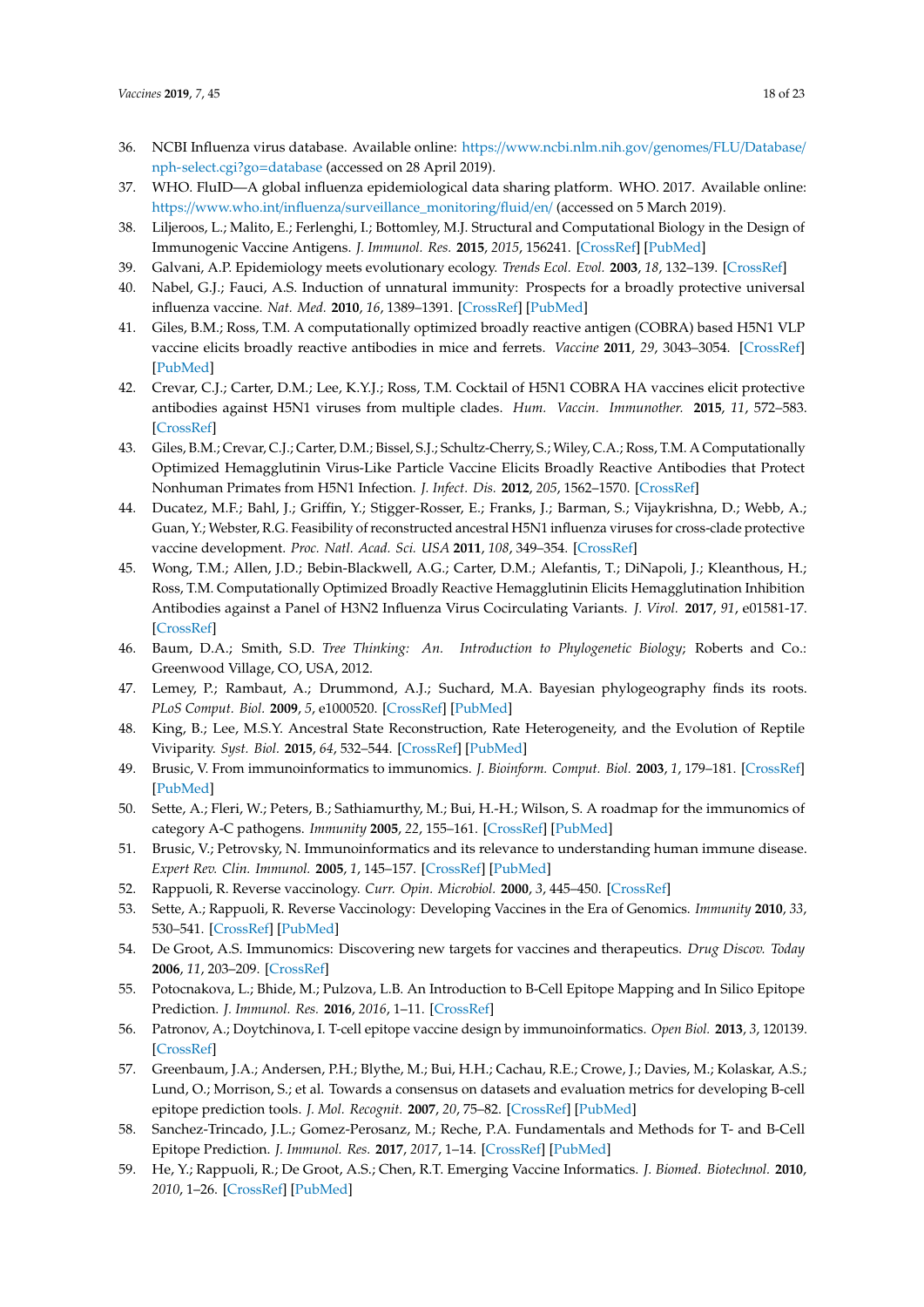- 60. Tomar, N.; De, R.K. Immunoinformatics: An integrated scenario. *Immunology* **2010**, *131*, 153–168. [\[CrossRef\]](http://dx.doi.org/10.1111/j.1365-2567.2010.03330.x) [\[PubMed\]](http://www.ncbi.nlm.nih.gov/pubmed/20722763)
- 61. Backert, L.L.; Kohlbacher, O. Immunoinformatics and epitope prediction in the age of genomic medicine. *Genome Med.* **2015**, *7*, 119. [\[CrossRef\]](http://dx.doi.org/10.1186/s13073-015-0245-0)
- <span id="page-18-0"></span>62. Hegde, N.R.; Gauthami, S.; Sampath Kumar, H.M.; Bayry, J. The use of databases, data mining and immunoinformatics in vaccinology: Where are we? *Expert Opin. Drug Discov.* **2018**, *13*, 117–130. [\[CrossRef\]](http://dx.doi.org/10.1080/17460441.2018.1413088)
- <span id="page-18-1"></span>63. Luo, H.; Ye, H.; Ng, H.W.; Shi, L.; Tong, W.; Mendrick, D.L.; Hong, H. Machine Learning Methods for Predicting HLA-Peptide Binding Activity. *Bioinform. Biol. Insights* **2015**, *9*. [\[CrossRef\]](http://dx.doi.org/10.4137/BBI.S29466)
- <span id="page-18-2"></span>64. Bui, H.-H.; Sidney, J.; Dinh, K.; Southwood, S.; Newman, M.J.; Sette, A. Predicting population coverage of T-cell epitope-based diagnostics and vaccines. *BMC Bioinformatics* **2006**, *7*, 153. [\[CrossRef\]](http://dx.doi.org/10.1186/1471-2105-7-153)
- <span id="page-18-3"></span>65. Molero-Abraham, M.; Lafuente, E.M.; Flower, D.R.; Reche, P.A. Selection of conserved epitopes from hepatitis C virus for pan-populational stimulation of T-cell responses. *Clin. Dev. Immunol.* **2013**, *2013*, 601943. [\[CrossRef\]](http://dx.doi.org/10.1155/2013/601943)
- <span id="page-18-4"></span>66. McMichael, A.J.; Gotch, F.M.; Noble, G.R.; Beare, P.A.S. Cytotoxic T-Cell Immunity to Influenza. *N. Engl. J. Med.* **1983**, *309*, 13–17. [\[CrossRef\]](http://dx.doi.org/10.1056/NEJM198307073090103)
- 67. McKinstry, K.K.; Strutt, T.M.; Swain, S.L. Hallmarks of CD4 T cell immunity against influenza. *J. Intern. Med.* **2011**, *269*, 507–518. [\[CrossRef\]](http://dx.doi.org/10.1111/j.1365-2796.2011.02367.x) [\[PubMed\]](http://www.ncbi.nlm.nih.gov/pubmed/21362069)
- <span id="page-18-5"></span>68. La Gruta, N.L.; Turner, S.J. T cell mediated immunity to influenza: Mechanisms of viral control. *Trends Immunol.* **2014**, *35*, 396–402. [\[CrossRef\]](http://dx.doi.org/10.1016/j.it.2014.06.004) [\[PubMed\]](http://www.ncbi.nlm.nih.gov/pubmed/25043801)
- <span id="page-18-6"></span>69. Effros, R.B.; Doherty, P.C.; Gerhard, W.; Bennink, J. Generation of both cross-reactive and virus-specific T-cell populations after immunization with serologically distinct influenza A viruses. *J. Exp. Med.* **1977**, *145*, 557–568. [\[CrossRef\]](http://dx.doi.org/10.1084/jem.145.3.557) [\[PubMed\]](http://www.ncbi.nlm.nih.gov/pubmed/233901)
- 70. Kreijtz, J.H.; Bodewes, R.; van Amerongen, G.; Kuiken, T.; Fouchier, R.A.; Osterhaus, A.D.; Rimmelzwaan, G.F. Primary influenza A virus infection induces cross-protective immunity against a lethal infection with a heterosubtypic virus strain in mice. *Vaccine* **2007**, *25*, 612–620. [\[CrossRef\]](http://dx.doi.org/10.1016/j.vaccine.2006.08.036) [\[PubMed\]](http://www.ncbi.nlm.nih.gov/pubmed/17005299)
- <span id="page-18-7"></span>71. Zweerink, H.J.; Courtneidge, S.A.; Skehel, J.J.; Crumpton, M.J.; Askonas, B.A. Cytotoxic T cells kill influenza virus infected cells but do not distinguish between serologically distinct type A viruses. *Nature* **1977**, *267*, 354–356. [\[CrossRef\]](http://dx.doi.org/10.1038/267354a0) [\[PubMed\]](http://www.ncbi.nlm.nih.gov/pubmed/194164)
- <span id="page-18-8"></span>72. Duvvuri, V.R.; Moghadas, S.M.; Guo, H.; Duvvuri, B.; Heffernan, J.M.; Fisman, D.N.; Wu, G.E.; Wu, J. Original Article: Highly conserved cross-reactive CD4+ T-cell HA-epitopes of seasonal and the 2009 pandemic influenza viruses. *Influenza Other Respi. Viruses* **2010**, *4*, 249–258. [\[CrossRef\]](http://dx.doi.org/10.1111/j.1750-2659.2010.00161.x) [\[PubMed\]](http://www.ncbi.nlm.nih.gov/pubmed/20716156)
- 73. Duvvuri, V.R.; Duvvuri, B.; Jamnik, V.; Gubbay, J.B.; Wu, J.; Wu, G.E. T cell memory to evolutionarily conserved and shared hemagglutinin epitopes of H1N1 viruses: A pilot scale study. *BMC Infect. Dis.* **2013**, *13*, 204. [\[CrossRef\]](http://dx.doi.org/10.1186/1471-2334-13-204) [\[PubMed\]](http://www.ncbi.nlm.nih.gov/pubmed/23641949)
- 74. De Groot, A.S.; Ardito, M.; McClaine, E.M.; Moise, L.; Martin, W.D. Immunoinformatic comparison of T-cell epitopes contained in novel swine-origin influenza A (H1N1) virus with epitopes in 2008–2009 conventional influenza vaccine. *Vaccine* **2009**, *27*, 5740–5747. [\[CrossRef\]](http://dx.doi.org/10.1016/j.vaccine.2009.07.040)
- 75. Ge, X.; Tan, V.; Bollyky, P.L.; Standifer, N.E.; James, E.A.; Kwok, W.W. Assessment of Seasonal Influenza A Virus-Specific CD4 T-Cell Responses to 2009 Pandemic H1N1 Swine-Origin Influenza A Virus. *J. Virol.* **2010**, *84*, 3312–3319. [\[CrossRef\]](http://dx.doi.org/10.1128/JVI.02226-09)
- 76. Greenbaum, J.A.; Kotturi, M.F.; Kim, Y.; Oseroff, C.; Vaughan, K.; Salimi, N.; Vita, R.; Ponomarenko, J.; Scheuermann, R.H.; Sette, A.; et al. Pre-existing immunity against swine-origin H1N1 influenza viruses in the general human population. *Proc. Natl. Acad. Sci. USA* **2009**, *106*, 20365–20370. [\[CrossRef\]](http://dx.doi.org/10.1073/pnas.0911580106)
- 77. Weinfurter, J.T.; Brunner, K.; Capuano, S.V., 3rd; Li, C.; Broman, K.W.; Kawaoka, Y.; Friedrich, T.C. Cross-Reactive T Cells Are Involved in Rapid Clearance of 2009 Pandemic H1N1 Influenza Virus in Nonhuman Primates. *PLoS Pathog.* **2011**, *7*, e1002381. [\[CrossRef\]](http://dx.doi.org/10.1371/journal.ppat.1002381) [\[PubMed\]](http://www.ncbi.nlm.nih.gov/pubmed/22102819)
- <span id="page-18-9"></span>78. Wilkinson, T.M.; Li, C.K.; Chui, C.S.; Huang, A.K.; Perkins, M.; Liebner, J.C.; Lambkin-Williams, R.; Gilbert, A.; Oxford, J.; Nicholas, B.; et al. Preexisting influenza-specific CD4+ T cells correlate with disease protection against influenza challenge in humans. *Nat. Med.* **2012**, *18*, 74–280. [\[CrossRef\]](http://dx.doi.org/10.1038/nm.2612) [\[PubMed\]](http://www.ncbi.nlm.nih.gov/pubmed/22286307)
- <span id="page-18-10"></span>79. ClinicalTrials.gov Identifier:NCT01265914 A Study to Evaluate the Safety, Tolerability and Immunogenicity of a Universal Influenza A Vaccine. 2010. Available online: https://[clinicaltrials.gov](https://clinicaltrials.gov/ct2/show/NCT01265914)/ct2/show/NCT01265914 (accessed on 20 February 2019).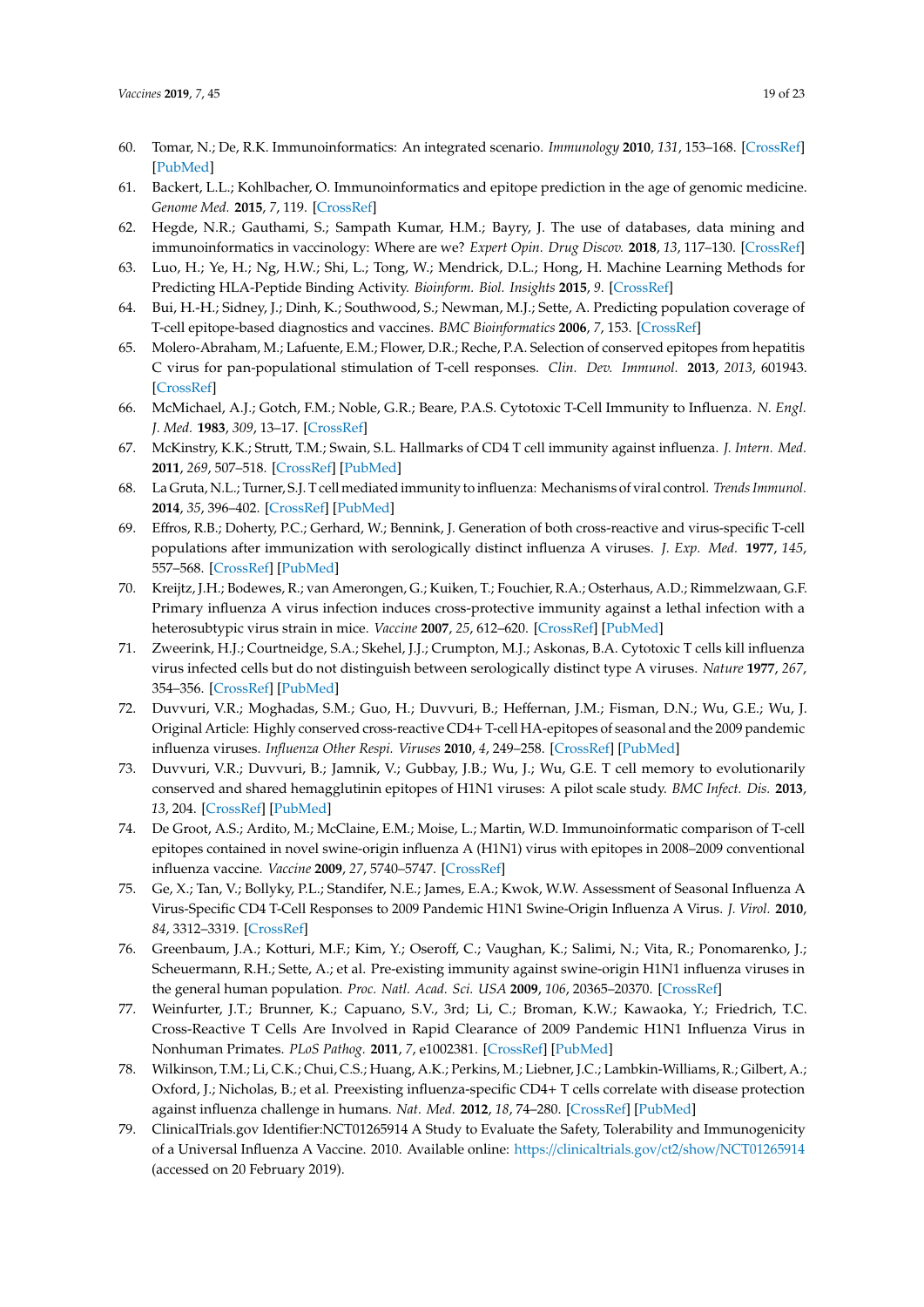- <span id="page-19-10"></span><span id="page-19-9"></span><span id="page-19-8"></span><span id="page-19-7"></span><span id="page-19-0"></span>80. Francis, J.N.; Bunce, C.J.; Horlock, C.; Watson, J.M.; Warrington, S.J.; Georges, B.; Brown, C.B. A novel peptide-based pan-influenza A vaccine: A double blind, randomised clinical trial of immunogenicity and safety. *Vaccine* **2015**, *33*, 396–402. [\[CrossRef\]](http://dx.doi.org/10.1016/j.vaccine.2014.06.006) [\[PubMed\]](http://www.ncbi.nlm.nih.gov/pubmed/24928790)
- <span id="page-19-1"></span>81. Pleguezuelos, O.; Robinson, S.; Stoloff, G.A.; Caparrós-Wanderley, W. Synthetic Influenza vaccine (FLU-v) stimulates cell mediated immunity in a double-blind, randomised, placebo-controlled Phase I trial. *Vaccine* **2012**, *30*, 4655–4660. [\[CrossRef\]](http://dx.doi.org/10.1016/j.vaccine.2012.04.089) [\[PubMed\]](http://www.ncbi.nlm.nih.gov/pubmed/22575166)
- <span id="page-19-2"></span>82. Pleguezuelos, O.; Robinson, S.; Fernández, A.; Stoloff, G.A.; Mann, A.; Gilbert, A.; Balaratnam, G.; Wilkinson, T.; Lambkin-Williams, R.; Oxford, J.; et al. A Synthetic Influenza Virus Vaccine Induces a Cellular Immune Response That Correlates with Reduction in Symptomatology and Virus Shedding in a Randomized Phase Ib Live-Virus Challenge in Humans. *Clin. Vaccine Immunol.* **2015**, *22*, 828–835. [\[CrossRef\]](http://dx.doi.org/10.1128/CVI.00098-15) [\[PubMed\]](http://www.ncbi.nlm.nih.gov/pubmed/25994549)
- <span id="page-19-3"></span>83. van Doorn, E.; Pleguezuelos, O.; Liu, H.; Fernandez, A.; Bannister, R.; Stoloff, G.; Oftung, F.; Norley, S.; Huckriede, A.; Frijlink, H.W.; et al. Evaluation of the immunogenicity and safety of different doses and formulations of a broad spectrum influenza vaccine (FLU-v) developed by SEEK: Study protocol for a single-center, randomized, double-blind and placebo-controlled clinical phase IIb trial. *BMC Infect. Dis.* **2017**, *17*, 241. [\[CrossRef\]](http://dx.doi.org/10.1186/s12879-017-2341-9) [\[PubMed\]](http://www.ncbi.nlm.nih.gov/pubmed/28376743)
- <span id="page-19-4"></span>84. ClinicalTrials.gov Identifier: NCT03450915. A Pivotal Trial to Assess the Safety and Clinical Efficacy of the M-001 as a Standalone Universal Flu Vaccine. Available online: https://[clinicaltrials.gov](https://clinicaltrials.gov/ct2/show/NCT03450915?term=epitope&cond=Influenza&rank=6)/ct2/show/ [NCT03450915?term](https://clinicaltrials.gov/ct2/show/NCT03450915?term=epitope&cond=Influenza&rank=6)=epitope&cond=Influenza&rank=6 (accessed on 20 February 2019).
- <span id="page-19-5"></span>85. Gottlieb, T.; Ben-Yedidia, T. Epitope-based approaches to a universal influenza vaccine. *J. Autoimmun.* **2014**, *54*, 15–20. [\[CrossRef\]](http://dx.doi.org/10.1016/j.jaut.2014.07.005) [\[PubMed\]](http://www.ncbi.nlm.nih.gov/pubmed/25172355)
- <span id="page-19-6"></span>86. Atsmon, J.; Caraco, Y.; Ziv-Sefer, S.; Shaikevich, D.; Abramov, E.; Volokhov, I.; Bruzil, S.; Haima, K.Y.; Gottlieb, T.; Ben-Yedidia, T. Priming by a novel universal influenza vaccine (Multimeric-001)—A gateway for improving immune response in the elderly population. *Vaccine* **2014**, *32*, 5816–5823. [\[CrossRef\]](http://dx.doi.org/10.1016/j.vaccine.2014.08.031)
- <span id="page-19-11"></span>87. Georgiou, G.; Ippolito, G.C.; Beausang, J.; Busse, C.E.; Wardemann, H.; Quake, S.R. The promise and challenge of high-throughput sequencing of the antibody repertoire. *Nat. Biotechnol.* **2014**, *32*, 158–168. [\[CrossRef\]](http://dx.doi.org/10.1038/nbt.2782)
- 88. Six, A.; Bellier, B.; Thomas-Vaslin, V.; Klatzmann, D. Systems biology in vaccine design. *Microb. Biotechnol.* **2012**, *5*, 295–304. [\[CrossRef\]](http://dx.doi.org/10.1111/j.1751-7915.2011.00321.x)
- <span id="page-19-12"></span>89. Yermanos, A.D.; Dounas, A.K.; Stadler, T.; Oxenius, A.; Reddy, S.T. Tracing Antibody Repertoire Evolution by Systems Phylogeny. *Front. Immunol.* **2018**, *9*, 2149. [\[CrossRef\]](http://dx.doi.org/10.3389/fimmu.2018.02149) [\[PubMed\]](http://www.ncbi.nlm.nih.gov/pubmed/30333820)
- <span id="page-19-13"></span>90. Koff, W.C.; Burton, D.R.; Johnson, P.R.; Walker, B.D.; King, C.R.; Nabel, G.J.; Ahmed, R.; Bhan, M.K.; Plotkin, S.A. Accelerating Next-Generation Vaccine Development for Global Disease Prevention. *Science* **2013**, *340*, 1232910. [\[CrossRef\]](http://dx.doi.org/10.1126/science.1232910) [\[PubMed\]](http://www.ncbi.nlm.nih.gov/pubmed/23723240)
- <span id="page-19-14"></span>91. Koff, W.C.; Gust, I.D.; Plotkin, S.A. Toward a Human Vaccines Project. *Nat. Immunol.* **2014**, *15*, 589–592. [\[CrossRef\]](http://dx.doi.org/10.1038/ni.2871) [\[PubMed\]](http://www.ncbi.nlm.nih.gov/pubmed/24940943)
- <span id="page-19-15"></span>92. Sok, D.; Laserson, U.; Laserson, J.; Liu, Y.; Vigneault, F.; Julien, J.P.; Briney, B.; Ramos, A.; Saye, K.F.; Le, K.; et al. The Effects of Somatic Hypermutation on Neutralization and Binding in the PGT121 Family of Broadly Neutralizing HIV Antibodies. *PLoS Pathog.* **2013**, *9*, e1003754. [\[CrossRef\]](http://dx.doi.org/10.1371/annotation/f1f8c791-61e9-45c6-a455-92c6dadf9f06)
- <span id="page-19-16"></span>93. Wu, X.; Zhou, T.; Zhu, J.; Zhang, B.; Georgiev, I.; Wang, C.; Chen, X.; Longo, N.S.; Louder, M.; McKee, K.; et al. Focused Evolution of HIV-1 Neutralizing Antibodies Revealed by Structures and Deep Sequencing. *Science* **2011**, *333*, 1593–1602. [\[CrossRef\]](http://dx.doi.org/10.1126/science.1207532) [\[PubMed\]](http://www.ncbi.nlm.nih.gov/pubmed/21835983)
- <span id="page-19-17"></span>94. Zhu, Y.-G.; Johnson, T.A.; Su, J.Q.; Qiao, M.; Guo, G.X.; Stedtfeld, R.D.; Hashsham, S.A.; Tiedje, J.M. Diverse and abundant antibiotic resistance genes in Chinese swine farms. *Proc. Natl. Acad. Sci. USA* **2013**, *110*, 3435–3440. [\[CrossRef\]](http://dx.doi.org/10.1073/pnas.1222743110) [\[PubMed\]](http://www.ncbi.nlm.nih.gov/pubmed/23401528)
- <span id="page-19-18"></span>95. María, R.R.; Arturo, C.J.; Alicia, J.A.; Paulina, M.G.; Gerardo, A.O. The Impact of Bioinformatics on Vaccine Design and Development. *Vaccines* **2017**. [\[CrossRef\]](http://dx.doi.org/10.5772/intechopen.69273)
- <span id="page-19-19"></span>96. Van Regenmortel, M.H.V. Structure-Based Reverse Vaccinology Failed in the Case of HIV Because it Disregarded Accepted Immunological Theory. *Int. J. Mol. Sci.* **2016**, *17*, 9. [\[CrossRef\]](http://dx.doi.org/10.3390/ijms17091591)
- <span id="page-19-20"></span>97. Zhu, Z.; Zhang, C.; Song, W. Rational derivation, extension, and cyclization of self-inhibitory peptides to target TGF-β/BMP signaling in ONFH. *Amino Acids* **2017**, *49*, 283–290. [\[CrossRef\]](http://dx.doi.org/10.1007/s00726-016-2358-1)
- <span id="page-19-21"></span>98. Kmiecik, S.; Gront, D.; Kolinski, M.; Wieteska, L.; Dawid, A.E.; Kolinski, A. Coarse-Grained Protein Models and Their Applications. *Chem. Rev.* **2016**, *116*, 7898–7936. [\[CrossRef\]](http://dx.doi.org/10.1021/acs.chemrev.6b00163)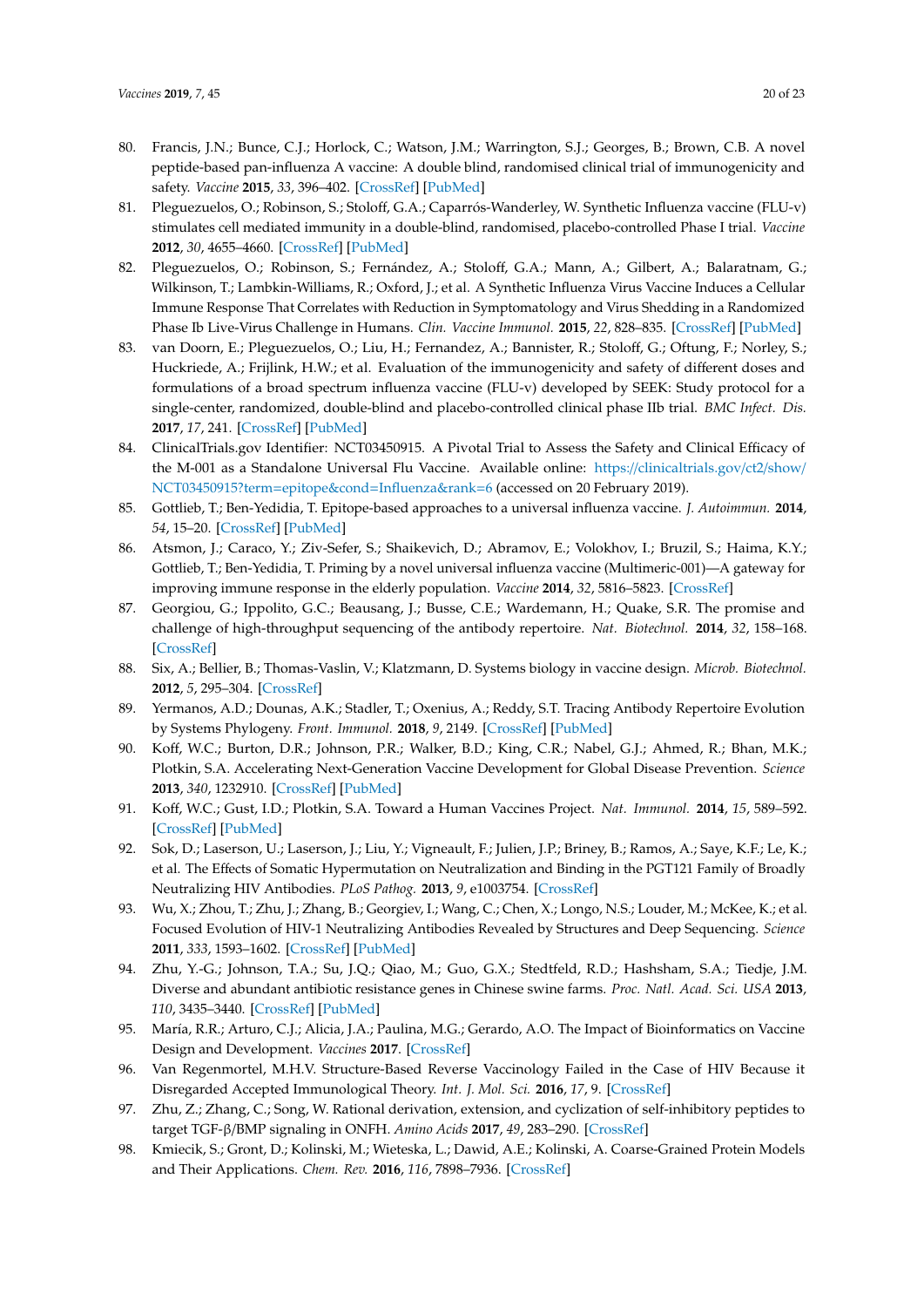- <span id="page-20-0"></span>99. Laddy, D.J.; Yan, J.; Corbitt, N.; Kobasa, D.; Kobinger, G.P.; Weiner, D.B. Immunogenicity of novel consensus-based DNA vaccines against avian influenza. *Vaccine* **2007**, *25*, 2984–2989. [\[CrossRef\]](http://dx.doi.org/10.1016/j.vaccine.2007.01.063) [\[PubMed\]](http://www.ncbi.nlm.nih.gov/pubmed/17306909)
- <span id="page-20-1"></span>100. Wu, C.-Y.; Yeh, Y.C.; Yang, Y.C.; Chou, C.; Liu, M.T.; Wu, H.S.; Chan, J.T.; Hsiao, P.W. Mammalian Expression of Virus-Like Particles for Advanced Mimicry of Authentic Influenza Virus. *PLoS ONE* **2010**, *5*, e9784. [\[CrossRef\]](http://dx.doi.org/10.1371/journal.pone.0009784) [\[PubMed\]](http://www.ncbi.nlm.nih.gov/pubmed/20339535)
- <span id="page-20-2"></span>101. Bright, R.A.; Carter, D.M.; Crevar, C.J.; Toapanta, F.R.; Steckbeck, J.D.; Cole, K.S.; Kumar, N.M.; Pushko, P.; Smith, G.; Tumpey, T.M.; et al. Cross-Clade Protective Immune Responses to Influenza Viruses with H5N1 HA and NA Elicited by an Influenza Virus-Like Particle. *PLoS ONE* **2008**, *3*, e1501. [\[CrossRef\]](http://dx.doi.org/10.1371/journal.pone.0001501) [\[PubMed\]](http://www.ncbi.nlm.nih.gov/pubmed/18231588)
- <span id="page-20-3"></span>102. Ben-Dor, A.; Lancia, G.; Ravi, R.; Perone, J. *Banishing Bias from Consensus Sequences*; Springer: Berlin/Heidelberg, Germany, 1997; pp. 247–261.
- <span id="page-20-4"></span>103. Thornton, J.W. Resurrecting ancient genes: Experimental analysis of extinct molecules. *Nat. Rev. Genet.* **2004**, *5*, 366–375. [\[CrossRef\]](http://dx.doi.org/10.1038/nrg1324) [\[PubMed\]](http://www.ncbi.nlm.nih.gov/pubmed/15143319)
- <span id="page-20-5"></span>104. Lim, S.A.; Hart, K.M.; Harms, M.J.; Marqusee, S. Evolutionary trend toward kinetic stability in the folding trajectory of RNases H. *Proc. Natl. Acad. Sci. USA* **2016**, *113*, 13045–13050. [\[CrossRef\]](http://dx.doi.org/10.1073/pnas.1611781113) [\[PubMed\]](http://www.ncbi.nlm.nih.gov/pubmed/27799545)
- <span id="page-20-6"></span>105. Yang, Z.; Nielsen, R.; Goldman, N.; Pedersen, A.M. Codon-substitution models for heterogeneous selection pressure at amino acid sites. *Genetics* **2000**, *155*, 431–449. [\[PubMed\]](http://www.ncbi.nlm.nih.gov/pubmed/10790415)
- <span id="page-20-7"></span>106. Huelsenbeck, J.P.; Ronquist, F.; Nielsen, R.; Bollback, J.P. Bayesian inference of phylogeny and its impact on evolutionary biology. *Scienc* **2001**, *294*, 2310–2314. [\[CrossRef\]](http://dx.doi.org/10.1126/science.1065889) [\[PubMed\]](http://www.ncbi.nlm.nih.gov/pubmed/11743192)
- <span id="page-20-8"></span>107. Cai, W.; Pei, J.; Grishin, N.V. Reconstruction of ancestral protein sequences and its applications. *BMC E Biol.* **2004**, *4*, 33.
- <span id="page-20-9"></span>108. Baele, G.; Suchard, M.A.; Rambaut, A.; Lemey, P. Emerging Concepts of Data Integration in Pathogen Phylodynamics. *Syst. Biol.* **2017**, *66*, e47–e65. [\[CrossRef\]](http://dx.doi.org/10.1093/sysbio/syw054)
- <span id="page-20-10"></span>109. Kirkpatrick, E.; Qiu, X.; Wilson, P.C.; Bahl, J.; Krammer, F. The influenza virus hemagglutinin head evolves faster than the stalk domain. *Sci. Rep.* **2018**, *8*, 10432. [\[CrossRef\]](http://dx.doi.org/10.1038/s41598-018-28706-1)
- <span id="page-20-11"></span>110. Qiu, X.; Bahl, J. Structurally informed evolutionary models improve phylogenetic reconstruction for emerging, seasonal, and pandemic influenza viruses. *bioRxiv* **2017**. [\[CrossRef\]](http://dx.doi.org/10.1101/228692)
- <span id="page-20-12"></span>111. Kleinman, C.L.; Rodrigue, N.; Lartillot, N.; Philippe, H. Statistical Potentials for Improved Structurally Constrained Evolutionary Models. *Mol. Biol. Evol.* **2010**, *27*, 1546–1560. [\[CrossRef\]](http://dx.doi.org/10.1093/molbev/msq047) [\[PubMed\]](http://www.ncbi.nlm.nih.gov/pubmed/20159780)
- <span id="page-20-13"></span>112. Bloom, J.D. An Experimentally Informed Evolutionary Model Improves Phylogenetic Fit to Divergent Lactamase Homologs. *Mol. Biol. Evol.* **2014**, *31*, 2753–2769. [\[CrossRef\]](http://dx.doi.org/10.1093/molbev/msu220) [\[PubMed\]](http://www.ncbi.nlm.nih.gov/pubmed/25063439)
- <span id="page-20-14"></span>113. Booker, T.R.; Keightley, P.D. Understanding the factors that shape patterns of nucleotide diversity in the house mouse genome. *Mol. Biol. Evol.* **2018**, *35*, 2971–2988. [\[CrossRef\]](http://dx.doi.org/10.1093/molbev/msy188) [\[PubMed\]](http://www.ncbi.nlm.nih.gov/pubmed/30295866)
- <span id="page-20-15"></span>114. Bloom, J.D. An Experimentally Determined Evolutionary Model Dramatically Improves Phylogenetic Fit. *Mol. Biol. Evol.* **2014**, *31*, 1956–1978. [\[CrossRef\]](http://dx.doi.org/10.1093/molbev/msu173)
- <span id="page-20-16"></span>115. Fowler, D.M.; Araya, C.L.; Fleishman, S.J.; Kellogg, E.H.; Stephany, J.J.; Baker, D.; Fields, S. High-resolution mapping of protein sequence-function relationships. *Nat. Methods* **2010**, *7*, 741–746. [\[CrossRef\]](http://dx.doi.org/10.1038/nmeth.1492)
- <span id="page-20-17"></span>116. Araya, C.L.; Fowler, D.M. Deep mutational scanning: Assessing protein function on a massive scale. *Trends Biotechnol.* **2011**, *29*, 435–442. [\[CrossRef\]](http://dx.doi.org/10.1016/j.tibtech.2011.04.003)
- <span id="page-20-18"></span>117. Traxlmayr, M.W.; Hasenhindl, C.; Hackl, M.; Stadlmayr, G.; Rybka, J.D.; Borth, N.; Grillari, J.; Rüker, F.; Obinger, C. Construction of a Stability Landscape of the CH3 Domain of Human IgG1 by Combining Directed Evolution with High Throughput Sequencing. *J. Mol. Biol.* **2012**, *423*, 397–412. [\[CrossRef\]](http://dx.doi.org/10.1016/j.jmb.2012.07.017)
- 118. Melamed, D.; Young, D.L.; Gamble, C.E.; Miller, C.R.; Fields, S. Deep mutational scanning of an RRM domain of the Saccharomyces cerevisiae poly(A)-binding protein. *RNA* **2013**, *19*, 1537–1551. [\[CrossRef\]](http://dx.doi.org/10.1261/rna.040709.113)
- 119. Roscoe, B.P.; Thayer, K.M.; Zeldovich, K.B.; Fushman, D.; Bolon, D.N.A. Analyses of the Effects of All Ubiquitin Point Mutants on Yeast Growth Rate. *J. Mol. Biol.* **2013**, *425*, 1363–1377. [\[CrossRef\]](http://dx.doi.org/10.1016/j.jmb.2013.01.032)
- <span id="page-20-19"></span>120. Firnberg, E.; Labonte, J.W.; Gray, J.J.; Ostermeier, M. A comprehensive, high-resolution map of a gene's fitness landscape. *Mol. Biol. Evol.* **2014**, *31*, 1581–1592. [\[CrossRef\]](http://dx.doi.org/10.1093/molbev/msu081) [\[PubMed\]](http://www.ncbi.nlm.nih.gov/pubmed/24567513)
- <span id="page-20-20"></span>121. Hanson-Smith, V.; Kolaczkowski, B.; Thornton, J.W. Robustness of ancestral sequence reconstruction to phylogenetic uncertainty. *Mol. Biol. Evol.* **2010**, *27*, 1988–1999. [\[CrossRef\]](http://dx.doi.org/10.1093/molbev/msq081) [\[PubMed\]](http://www.ncbi.nlm.nih.gov/pubmed/20368266)
- <span id="page-20-21"></span>122. Holmes, E.C. What can we predict about viral evolution and emergence? *Curr. Opin. Virol.* **2013**, *3*, 180–184. [\[CrossRef\]](http://dx.doi.org/10.1016/j.coviro.2012.12.003) [\[PubMed\]](http://www.ncbi.nlm.nih.gov/pubmed/23273851)
- <span id="page-20-22"></span>123. Kirschner, M.; Gerhart, J. Evolvability. *Proc. Natl. Acad. Sci. USA* **1998**, *95*, 8420–8427. [\[CrossRef\]](http://dx.doi.org/10.1073/pnas.95.15.8420) [\[PubMed\]](http://www.ncbi.nlm.nih.gov/pubmed/9671692)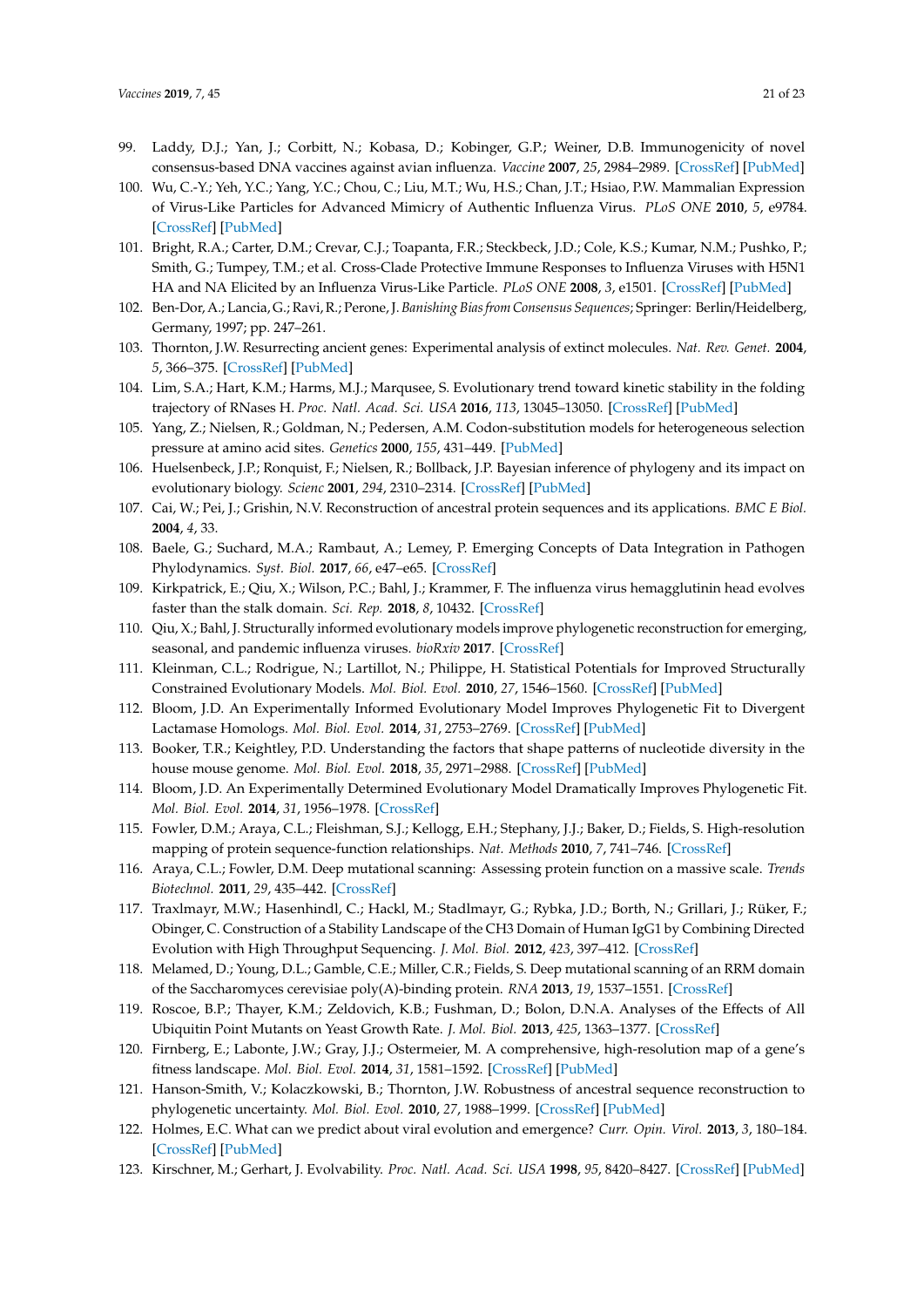- <span id="page-21-0"></span>124. Volz, E.M.; Koelle, K.; Bedford, T. Viral Phylodynamics. *PLoS Comput. Biol.* **2013**, *9*, e1002947. [\[CrossRef\]](http://dx.doi.org/10.1371/journal.pcbi.1002947)
- <span id="page-21-1"></span>125. Grenfell, B.T.; Pybus, O.G.; Gog, J.R.; Wood, J.L.; Daly, J.M.; Mumford, J.A.; Holmes, E.C. Unifying the Epidemiological and Evolutionary Dynamics of Pathogens. *Science* **2004**, *303*, 327–332. [\[CrossRef\]](http://dx.doi.org/10.1126/science.1090727) [\[PubMed\]](http://www.ncbi.nlm.nih.gov/pubmed/14726583)
- <span id="page-21-2"></span>126. Visher, E.; Whitefield, S.E.; McCrone, J.T.; Fitzsimmons, W.; Lauring, A.S. The Mutational Robustness of Influenza A Virus. *PLOS Pathog.* **2016**, *12*, e1005856. [\[CrossRef\]](http://dx.doi.org/10.1371/journal.ppat.1005856)
- <span id="page-21-3"></span>127. Thyagarajan, B.; Bloom, J.D. The inherent mutational tolerance and antigenic evolvability of influenza hemagglutinin. *Elife* **2014**, *3*. [\[CrossRef\]](http://dx.doi.org/10.7554/eLife.03300)
- <span id="page-21-4"></span>128. Bloom, J.D.; Gong, L.I.; Baltimore, D. Permissive Secondary Mutations Enable the Evolution of Influenza Oseltamivir Resistance. *Science* **2010**, *328*, 1272–1275. [\[CrossRef\]](http://dx.doi.org/10.1126/science.1187816) [\[PubMed\]](http://www.ncbi.nlm.nih.gov/pubmed/20522774)
- <span id="page-21-5"></span>129. Olson, S.H.; Parmley, J.; Soos, C.; Gilbert, M.; Latorre-Margalef, N.; Hall, J.S.; Hansbro, P.M.; Leighton, F.; Munster, V.; Joly, D. Sampling Strategies and Biodiversity of Influenza A Subtypes in Wild Birds. *PLoS ONE* **2014**, *9*, e90826. [\[CrossRef\]](http://dx.doi.org/10.1371/journal.pone.0090826)
- <span id="page-21-6"></span>130. Klingen, T.R.; Reimering, S.; Loers, J.; Mooren, K.; Klawonn, F.; Krey, T.; Gabriel, G.; McHardy, A.C. Sweep Dynamics (SD) plots: Computational identification of selective sweeps to monitor the adaptation of influenza A viruses. *Sci. Rep.* **2018**, *8*, 373. [\[CrossRef\]](http://dx.doi.org/10.1038/s41598-017-18791-z) [\[PubMed\]](http://www.ncbi.nlm.nih.gov/pubmed/29321538)
- <span id="page-21-7"></span>131. Ampofo, W.K.; Azziz-Baumgartner, E.; Bashir, U.; Cox, N.J.; Fasce, R.; Giovanni, M.; Grohmann, G.; Huang, S.; Katz, J.; Mironenko, A.; et al. Strengthening the influenza vaccine virus selection and development process. *Vaccine* **2015**, *33*, 4368–4382. [\[CrossRef\]](http://dx.doi.org/10.1016/j.vaccine.2015.06.090) [\[PubMed\]](http://www.ncbi.nlm.nih.gov/pubmed/26148877)
- <span id="page-21-8"></span>132. Institute of Medicine (US) Forum on Microbial Threats. *The Domestic and International Impacts of the 2009-H1N1 Influenza A Pandemic: Global Challenges, Global Solutions: Workshop Summary*; National Academies Press (US): Washington, DC, USA, 2010.
- <span id="page-21-9"></span>133. Hoye, B.J.; Munster, V.J.; Nishiura, H.; Klaassen, M.; Fouchier, R.A. Surveillance of wild birds for avian influenza virus. *Emerg. Infect. Dis.* **2010**, *16*, 1827–1834. [\[CrossRef\]](http://dx.doi.org/10.3201/eid1612.100589) [\[PubMed\]](http://www.ncbi.nlm.nih.gov/pubmed/21122209)
- <span id="page-21-10"></span>134. Squires, R.B.; Noronha, J.; Hunt, V.; García-Sastre, A.; Macken, C.; Baumgarth, N.; Suarez, D.; Pickett, B.E.; Zhang, Y.; Larsen, C.N. Influenza research database: An integrated bioinformatics resource for influenza research and surveillance. *Influenza Other Respi. Viruses* **2012**, *6*, 404–416. [\[CrossRef\]](http://dx.doi.org/10.1111/j.1750-2659.2011.00331.x) [\[PubMed\]](http://www.ncbi.nlm.nih.gov/pubmed/22260278)
- <span id="page-21-11"></span>135. Gunnarsson, G.; Latorre-Margalef, N.; Hobson, K.A.; Van Wilgenburg, S.L.; Elmberg, J.; Olsen, B.; Fouchier, R.A.M.; Waldenström, J. Disease dynamics and bird migration—-Linking mallards Anas platyrhynchos and subtype diversity of the influenza A virus in time and space. *PLoS ONE* **2012**, *7*, e35679. [\[CrossRef\]](http://dx.doi.org/10.1371/journal.pone.0035679) [\[PubMed\]](http://www.ncbi.nlm.nih.gov/pubmed/22536424)
- <span id="page-21-12"></span>136. Elbe, S.; Buckland-Merrett, G. Data, disease and diplomacy: GISAID's innovative contribution to global health. *Glob. Challenges* **2017**, *1*, 33–46. [\[CrossRef\]](http://dx.doi.org/10.1002/gch2.1018)
- <span id="page-21-13"></span>137. Baele, G.; Lemey, P.; Bedford, T.; Rambaut, A.; Suchard, M.A.; Alekseyenko, A.V. Improving the accuracy of demographic and molecular clock model comparison while accomodating phylogenetic uncertainty. *Mol. Biol. Evol.* **2012**, *29*, 2157–2167. [\[CrossRef\]](http://dx.doi.org/10.1093/molbev/mss084)
- <span id="page-21-14"></span>138. Dudas, G.; Carvalho, L.M.; Rambaut, A.; Bedford, T. MERS-CoV spillover at the camel-human interface. *Elife* **2018**, *7*. [\[CrossRef\]](http://dx.doi.org/10.7554/eLife.31257)
- <span id="page-21-15"></span>139. Mu, N.F.; Rasmussen, D.A.; Stadler, T. The Structured Coalescent and Its Approximations. *Mol. Biol. Evol.* **2017**, *34*, 2970–2981.
- <span id="page-21-16"></span>140. Duchene, S.; Bouckaert, R.; Duchene, D.A.; Stadler, T.; Drummond, A.J. Phylodynamic Model Adequacy Using Posterior Predictive Simulations. *Syst. Biol.* **2019**, *68*, 358–364. [\[CrossRef\]](http://dx.doi.org/10.1093/sysbio/syy048)
- <span id="page-21-17"></span>141. Samuel, A.L. Some Studies in Machine Learning Using the Game of Checkers. *IBM J. Res. Dev.* **1959**, *3*, 210–229. [\[CrossRef\]](http://dx.doi.org/10.1147/rd.33.0210)
- <span id="page-21-18"></span>142. Bunker, R.P.; Thabtah, F. A machine learning framework for sport result prediction. *Appl. Comput. Informatics* **2019**, *15*, 27–33. [\[CrossRef\]](http://dx.doi.org/10.1016/j.aci.2017.09.005)
- 143. Fritz, B.A.; Chen, Y.; Murray-Torres, T.M.; Gregory, S.; Ben Abdallah, A.; Kronzer, A.; McKinnon, S.L.; Budelier, T.; Helsten, D.L.; Wildes, T.S.; et al. Using machine learning techniques to develop forecasting algorithms for postoperative complications: Protocol for a retrospective study. *BMJ Open* **2018**, *8*, e020124. [\[CrossRef\]](http://dx.doi.org/10.1136/bmjopen-2017-020124) [\[PubMed\]](http://www.ncbi.nlm.nih.gov/pubmed/29643160)
- <span id="page-21-19"></span>144. Zitnik, M.; Nguyen, F.; Wang, B.; Leskovec, J.; Goldenberg, A.; Hoffman, M.M. Machine learning for integrating data in biology and medicine: Principles, practice, and opportunities. *Inf. Fusion* **2019**, *50*, 71–91. [\[CrossRef\]](http://dx.doi.org/10.1016/j.inffus.2018.09.012) [\[PubMed\]](http://www.ncbi.nlm.nih.gov/pubmed/30467459)